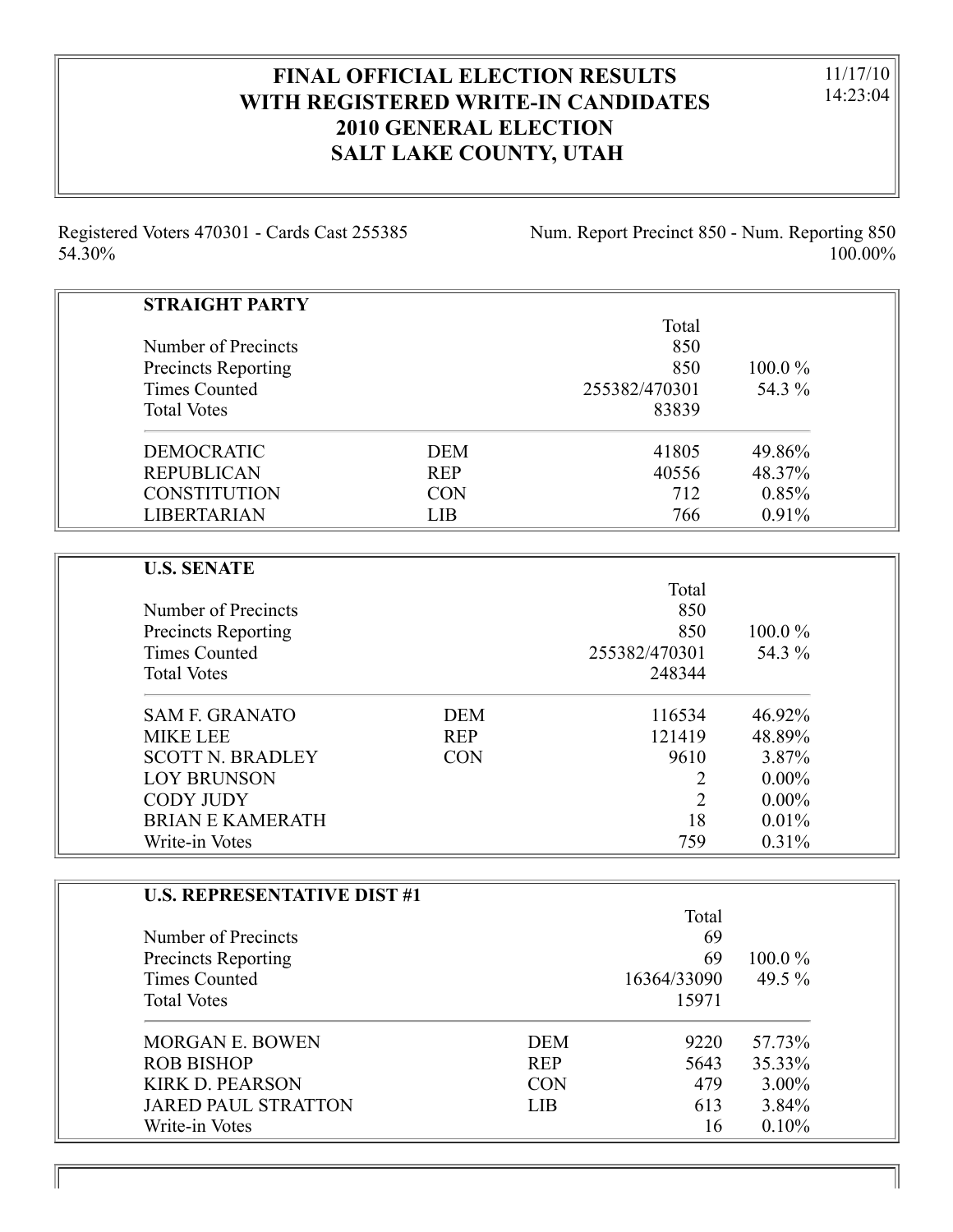### **U.S. REPRESENTATIVE DIST #2**

÷

|                            |            | Total         |           |
|----------------------------|------------|---------------|-----------|
| Number of Precincts        |            | 463           |           |
| <b>Precincts Reporting</b> |            | 463           | $100.0\%$ |
| Times Counted              |            | 143352/244658 | 58.6 %    |
| <b>Total Votes</b>         |            | 141319        |           |
| <b>JIM MATHESON</b>        | <b>DEM</b> | 86312         | 61.08%    |
| <b>MORGAN PHILPOT</b>      | <b>REP</b> | 50160         | 35.49%    |
| <b>RANDALL HINTON</b>      | <b>CON</b> | 1863          | 1.32%     |
| <b>DAVE GLISSMEYER</b>     | <b>UNA</b> | 1737          | 1.23%     |
| WAYNE L. HILL              | <b>UNA</b> | 839           | 0.59%     |
| Write-in Votes             |            | 408           | 0.29%     |

| <b>U.S. REPRESENTATIVE DIST #3</b> |            |              |           |
|------------------------------------|------------|--------------|-----------|
|                                    |            | Total        |           |
| Number of Precincts                |            | 318          |           |
| <b>Precincts Reporting</b>         |            | 318          | $100.0\%$ |
| Times Counted                      |            | 95666/192553 | 49.7 %    |
| <b>Total Votes</b>                 |            | 94217        |           |
| <b>KAREN HYER</b>                  | <b>DEM</b> | 28307        | 30.04%    |
| <b>JASON CHAFFETZ</b>              | <b>REP</b> | 61149        | 64.90%    |
| <b>DOUGLAS SLIGTING</b>            | <b>CON</b> | 2143         | 2.27%     |
| <b>JAKE SHANNON</b>                | LIB.       | 1643         | 1.74%     |
| <b>JOSEPH L. PUENTE</b>            | <b>UNA</b> | 926          | 0.98%     |
| Write-in Votes                     |            | 49           | 0.05%     |

| <b>GOVERNOR / LIEUTENANT GOVERNOR</b>              |            |                      |               |
|----------------------------------------------------|------------|----------------------|---------------|
|                                                    |            | Total                |               |
| Number of Precincts                                |            | 850                  |               |
| <b>Precincts Reporting</b>                         |            |                      | 850 100.0 %   |
| Times Counted                                      |            | 255382/470301 54.3 % |               |
| <b>Total Votes</b>                                 |            | 253148               |               |
| PETER CORROON<br><b>SHERYL ALLEN</b>               | <b>DEM</b> |                      | 115319 45.55% |
| <b>GARY R. HERBERT</b><br><b>GREG BELL</b>         | <b>REP</b> |                      | 129024 50.97% |
| W. ANDREW MCCULLOUGH<br>ARIC M. CRAMER, SR.        | <b>LIB</b> | 5074                 | $2.00\%$      |
| <b>FARLEY M. ANDERSON</b><br><b>STEVE MAXFIELD</b> | <b>UNA</b> | 3467                 | 1.37%         |
| MICHAEL W. HEATH                                   |            | $\Omega$             | $0.00\%$      |
| Write-in Votes                                     |            | 264                  | 0.10%         |

|                            | Total       |           |
|----------------------------|-------------|-----------|
| Number of Precincts        | 75          |           |
| <b>Precincts Reporting</b> | 75          | $100.0\%$ |
| <b>Times Counted</b>       | 19317/36046 | 53.6 %    |
| <b>Total Votes</b>         | 18566       |           |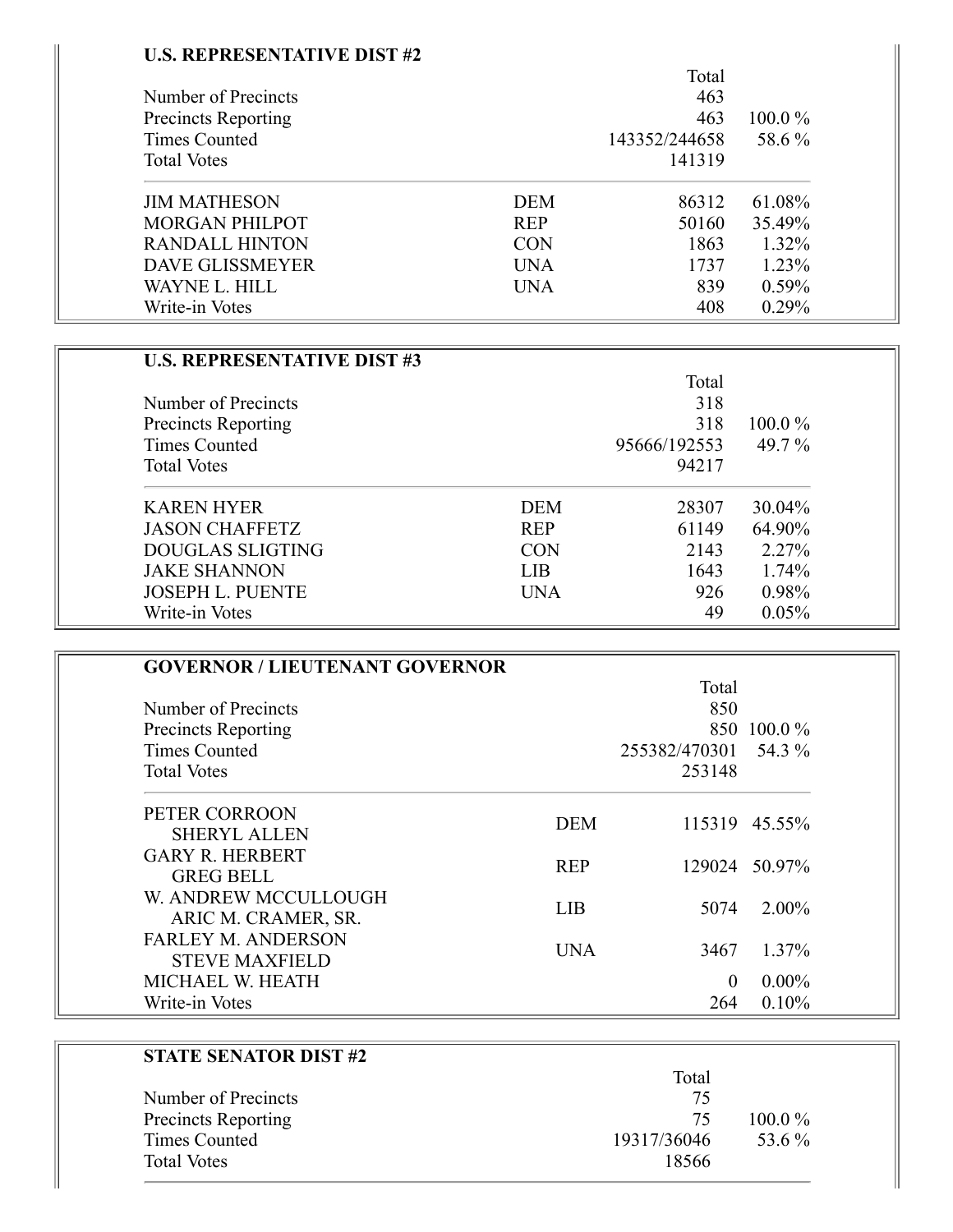| <b>BEN MCADAMS</b>                                 | <b>DEM</b> | 13663       | 73.59% |  |
|----------------------------------------------------|------------|-------------|--------|--|
| <b>MELVIN DEAN NIMER</b>                           | <b>REP</b> | 4863        | 26.19% |  |
| Write-in Votes                                     |            | 40          | 0.22%  |  |
|                                                    |            |             |        |  |
| <b>STATE SENATOR DIST #3</b>                       |            |             |        |  |
|                                                    |            | Total       |        |  |
| Number of Precincts                                |            | 76          |        |  |
| Precincts Reporting                                |            | 76          | 100.0% |  |
| <b>Times Counted</b>                               |            | 19209/35718 | 53.8%  |  |
| <b>Total Votes</b>                                 |            | 18608       |        |  |
| <b>GENE DAVIS</b>                                  | <b>DEM</b> | 9396        | 50.49% |  |
| <b>LEE BRINTON</b>                                 | <b>REP</b> | 9190        | 49.39% |  |
| Write-in Votes                                     |            | 22          | 0.12%  |  |
|                                                    |            |             |        |  |
| <b>STATE SENATOR DIST #4</b>                       |            |             |        |  |
|                                                    |            | Total       |        |  |
| Number of Precincts                                |            | 80          |        |  |
| <b>Precincts Reporting</b>                         |            | 80          | 100.0% |  |
| <b>Times Counted</b>                               |            | 27901/44786 | 62.3 % |  |
| <b>Total Votes</b>                                 |            | 27000       |        |  |
|                                                    |            |             |        |  |
| PATRICIA W. JONES                                  | <b>DEM</b> | 15189       | 56.26% |  |
| <b>DOUG GREER</b>                                  | <b>REP</b> | 11783       | 43.64% |  |
| Write-in Votes                                     |            | 28          | 0.10%  |  |
|                                                    |            |             |        |  |
| <b>STATE SENATOR DIST #5</b>                       |            |             |        |  |
|                                                    |            | Total       |        |  |
| Number of Precincts                                |            | 48<br>48    | 100.0% |  |
| <b>Precincts Reporting</b><br><b>Times Counted</b> |            | 13976/28786 | 48.6 % |  |
| <b>Total Votes</b>                                 |            | 13702       |        |  |
|                                                    |            |             |        |  |
| <b>KAREN MAYNE</b>                                 | <b>DEM</b> | 8492        | 61.98% |  |
| <b>SAMUEL FIDLER</b>                               | <b>REP</b> | 4705        | 34.34% |  |
| JIM PEVERELLE, JR.                                 | <b>CON</b> | 499         | 3.64%  |  |
| Write-in Votes                                     |            | 6           | 0.04%  |  |
|                                                    |            |             |        |  |
| <b>STATE SENATOR DIST #7</b>                       |            |             |        |  |
|                                                    |            | Total       |        |  |
| Number of Precincts                                |            | 94          |        |  |
| <b>Precincts Reporting</b>                         |            | 94          | 100.0% |  |
| <b>Times Counted</b>                               |            | 30377/49458 | 61.4 % |  |
| <b>Total Votes</b>                                 |            | 29279       |        |  |

ROSS I. ROMERO DEM 19596 66.93%<br>ERIC K. JOHNSON REP 9666 33.01% ERIC K. JOHNSON REP 9666 33.01%<br>Write-in Votes 17 0.06% Write-in Votes 17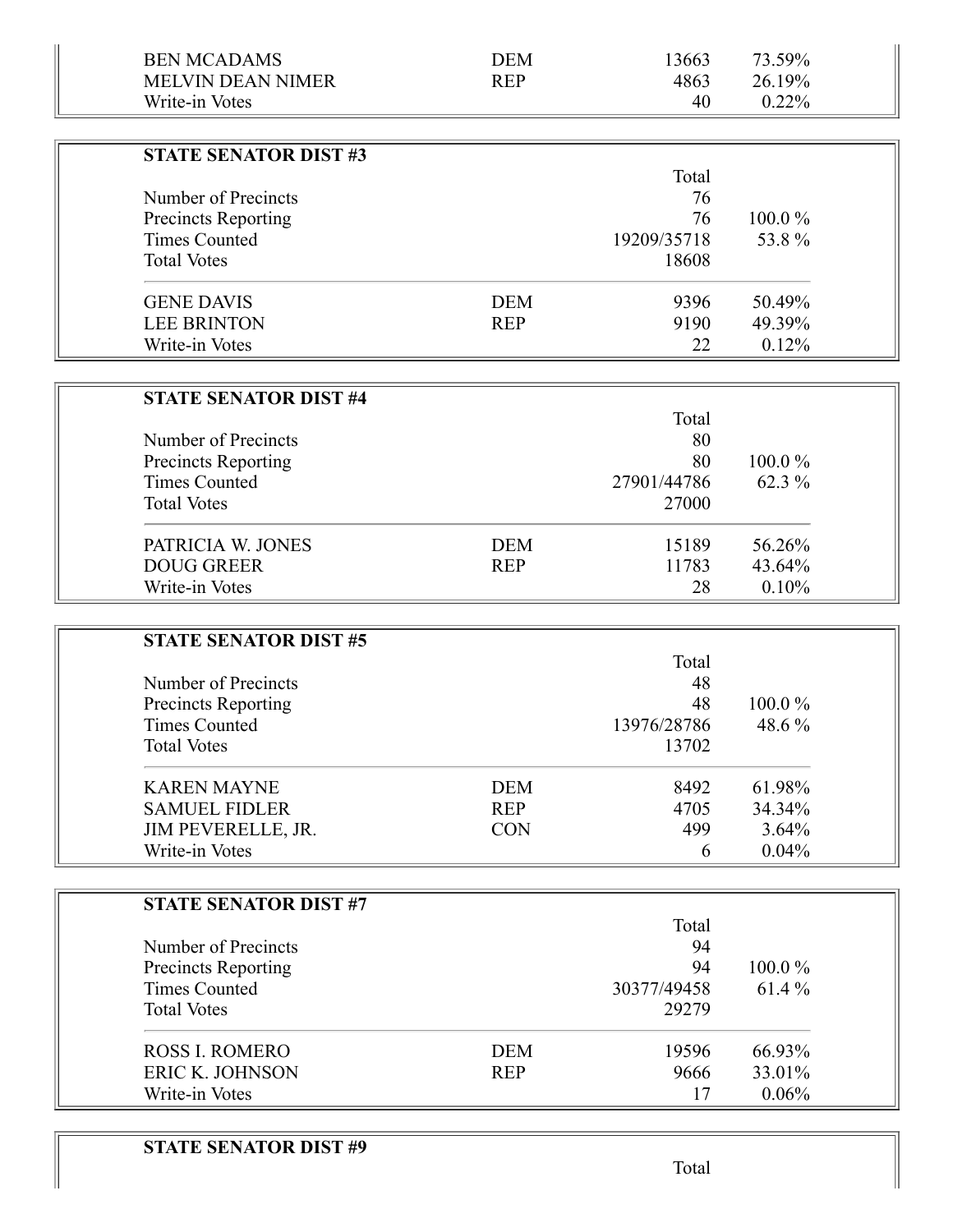| Number of Precincts                  |            |            | 77             |        |  |
|--------------------------------------|------------|------------|----------------|--------|--|
| <b>Precincts Reporting</b>           |            |            | 77             | 100.0% |  |
| <b>Times Counted</b>                 |            |            | 26391/45492    | 58.0%  |  |
| <b>Total Votes</b>                   |            |            | 25673          |        |  |
| <b>TYLER AYRES</b>                   | <b>DEM</b> |            | 8398           | 32.71% |  |
| <b>WAYNE NIEDERHAUSER</b>            | <b>REP</b> |            | 17243          | 67.16% |  |
| Write-in Votes                       |            |            | 32             | 0.12%  |  |
|                                      |            |            |                |        |  |
| <b>STATE SENATOR DIST #11</b>        |            |            |                |        |  |
|                                      |            |            | Total          |        |  |
| Number of Precincts                  |            |            | 59             |        |  |
| <b>Precincts Reporting</b>           |            |            | 59             | 100.0% |  |
| <b>Times Counted</b>                 |            |            | 18147/34070    | 53.3 % |  |
| <b>Total Votes</b>                   |            |            | 17595          |        |  |
|                                      |            |            |                |        |  |
| <b>DAVE HOGUE</b>                    | <b>DEM</b> |            | 5540           | 31.49% |  |
| HOWARD A. STEPHENSON                 | <b>REP</b> |            | 12031          | 68.38% |  |
| Write-in Votes                       |            |            | 24             | 0.14%  |  |
|                                      |            |            |                |        |  |
| <b>STATE SENATOR DIST #12</b>        |            |            | Total          |        |  |
| Number of Precincts                  |            |            | 57             |        |  |
| Precincts Reporting                  |            |            | 57             | 100.0% |  |
| <b>Times Counted</b>                 |            |            | 16577/34448    | 48.1%  |  |
| <b>Total Votes</b>                   |            |            | 16156          |        |  |
|                                      |            |            |                |        |  |
| BRENT H. GOODFELLOW                  | <b>DEM</b> |            | 7756           | 48.01% |  |
| <b>DANIEL W. THATCHER</b>            | <b>REP</b> |            | 8374           | 51.83% |  |
| Write-in Votes                       |            |            | 26             | 0.16%  |  |
|                                      |            |            |                |        |  |
| <b>STATE REPRESENTATIVE DIST #20</b> |            |            |                |        |  |
|                                      |            |            | Total          |        |  |
| Number of Precincts                  |            |            | 4              |        |  |
| Precincts Reporting                  |            |            | $\overline{4}$ | 100.0% |  |
| <b>Times Counted</b>                 |            |            | 759/1869       | 40.6%  |  |
| <b>Total Votes</b>                   |            |            | 734            |        |  |
| <b>WILLIAM E. WARD</b>               |            | <b>DEM</b> | 312            | 42.51% |  |
| <b>BECKY EDWARDS</b>                 |            | <b>REP</b> | 389            | 53.00% |  |
| ROBERT G. MOULTRIE                   |            | <b>CON</b> | 32             | 4.36%  |  |
| Write-in Votes                       |            |            | 1              | 0.14%  |  |
|                                      |            |            |                |        |  |
| <b>STATE REPRESENTATIVE DIST #22</b> |            |            |                |        |  |
|                                      |            |            | Total          |        |  |
| Number of Precincts                  |            |            | 25             |        |  |
| <b>Precincts Reporting</b>           |            |            | 25             | 100.0% |  |
| <b>Times Counted</b>                 |            |            | 6552/14054     | 46.6%  |  |
| <b>Total Votes</b>                   |            |            | 6405           |        |  |
| <b>SUSAN D DUCKWORTH</b>             |            | <b>DEM</b> | 3334           | 52.05% |  |
| <b>NOEL FIELDS</b>                   |            | <b>REP</b> | 3062           | 47.81% |  |
|                                      |            |            |                |        |  |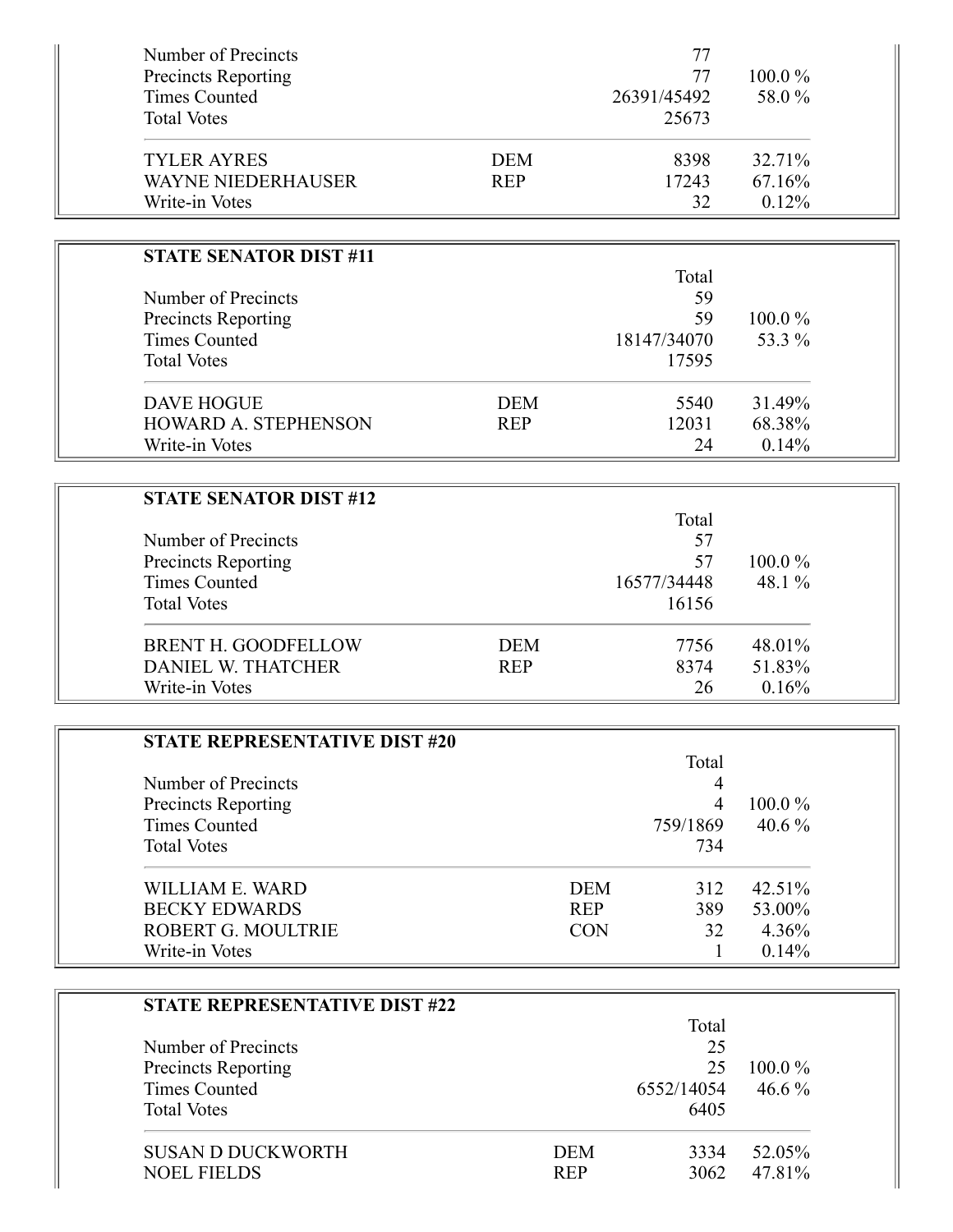| <b>STATE REPRESENTATIVE DIST #23</b> |            |           |           |
|--------------------------------------|------------|-----------|-----------|
|                                      |            | Total     |           |
| Number of Precincts                  |            | 17        |           |
| <b>Precincts Reporting</b>           |            | 17        | $100.0\%$ |
| Times Counted                        |            | 4314/8924 | 48.3 %    |
| <b>Total Votes</b>                   |            | 4212      |           |
| <b>JENNIFER "JEN" SEELIG</b>         | <b>DEM</b> | 2766      | 65.67%    |
| RICHARD D.M. BARNES                  | <b>REP</b> | 1277      | 30.32%    |
| <b>MARK T. SWEET</b>                 | <b>LIB</b> | 167       | 3.96%     |
| Write-in Votes                       |            |           | 0.05%     |

| <b>STATE REPRESENTATIVE DIST #24</b> |            |            |           |
|--------------------------------------|------------|------------|-----------|
|                                      |            | Total      |           |
| Number of Precincts                  |            | 33         |           |
| Precincts Reporting                  |            | 33         | $100.0\%$ |
| Times Counted                        |            | 9868/16343 | $60.4\%$  |
| <b>Total Votes</b>                   |            | 9546       |           |
| REBECCA CHAVEZ-HOUCK                 | <b>DEM</b> | 6874       | 72.01%    |
| <b>NEPHI J. ROBINSON</b>             | <b>REP</b> | 2412       | 25.27%    |
| <b>THOMAS OLDS</b>                   | <b>CON</b> | 257        | 2.69%     |
| Write-in Votes                       |            |            | $0.03\%$  |

| <b>STATE REPRESENTATIVE DIST #25</b> |            |            |           |
|--------------------------------------|------------|------------|-----------|
|                                      |            | Total      |           |
| Number of Precincts                  |            | 25         |           |
| <b>Precincts Reporting</b>           |            | 25         | $100.0\%$ |
| Times Counted                        |            | 6930/12591 | 55.0 %    |
| <b>Total Votes</b>                   |            | 6673       |           |
| <b>JOEL K. BRISCOE</b>               | <b>DEM</b> | 5168       | 77.45%    |
| <b>RICK RAILE</b>                    | <b>REP</b> | 1499       | 22.46%    |
| Write-in Votes                       |            | h          | $0.09\%$  |

| <b>STATE REPRESENTATIVE DIST #26</b> |            |           |           |
|--------------------------------------|------------|-----------|-----------|
|                                      |            | Total     |           |
| Number of Precincts                  |            | 18        |           |
| <b>Precincts Reporting</b>           |            | 18        | $100.0\%$ |
| Times Counted                        |            | 3934/9194 | 42.8%     |
| <b>Total Votes</b>                   |            | 3787      |           |
| <b>DAVID LITVACK</b>                 | <b>DEM</b> | 2451      | 64.72%    |
| <b>BEN KENDRICK</b>                  | <b>REP</b> | 1331      | 35.15%    |
| Write-in Votes                       |            |           | 0.13%     |

Number of Precincts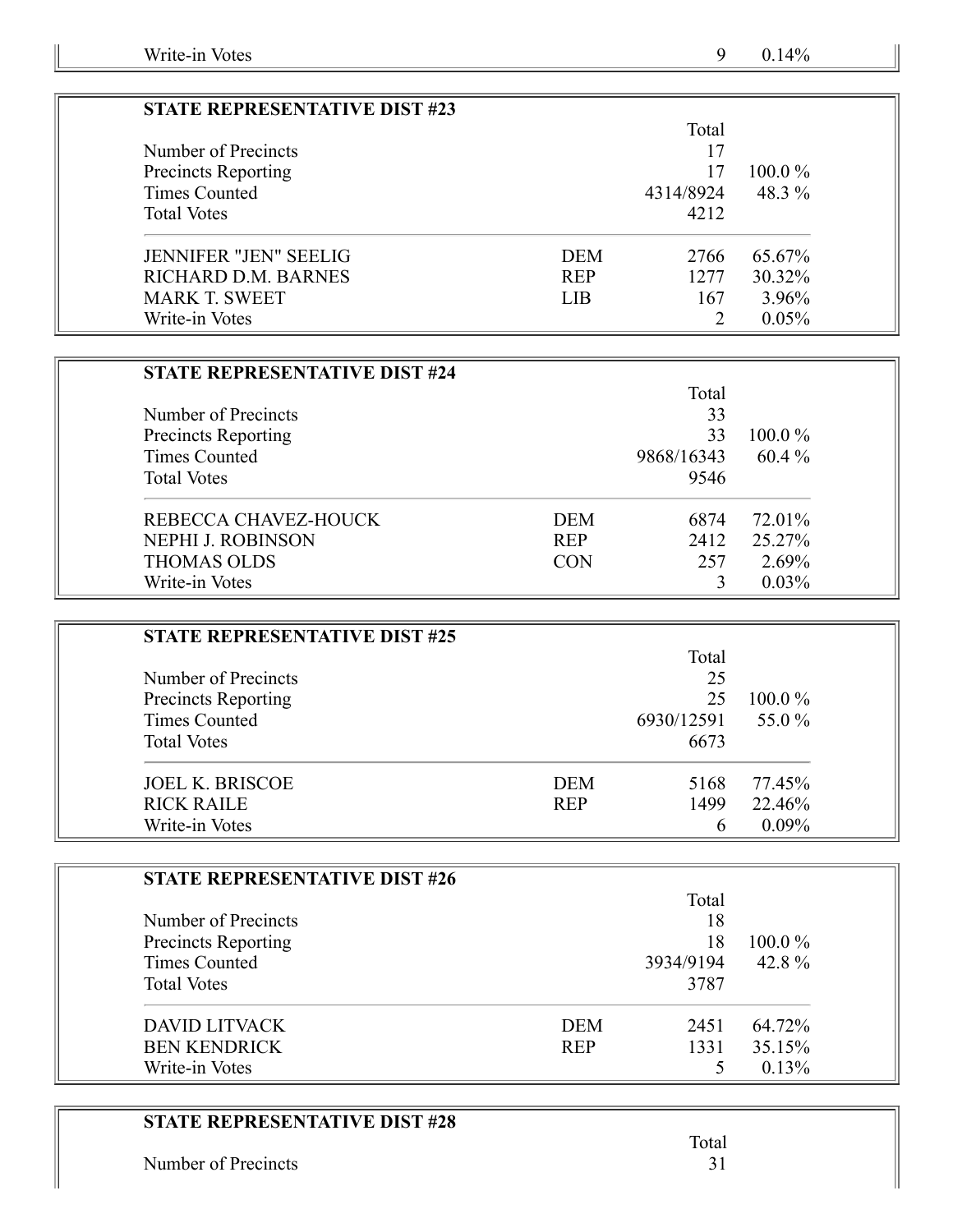| <b>Precincts Reporting</b> |            |             | $100.0\%$ |
|----------------------------|------------|-------------|-----------|
| Times Counted              |            | 11643/18525 | $62.9\%$  |
| <b>Total Votes</b>         |            | 11193       |           |
| <b>BRIAN S. KING</b>       | <b>DEM</b> | 6703        | 59.89%    |
| <b>JAMES W. FARLEY</b>     | <b>REP</b> | 4485        | 40.07%    |
| Write-in Votes             |            |             | $0.04\%$  |

| <b>STATE REPRESENTATIVE DIST #29</b> |            |            |           |
|--------------------------------------|------------|------------|-----------|
|                                      |            | Total      |           |
| Number of Precincts                  |            | 20         |           |
| Precincts Reporting                  |            | 20         | $100.0\%$ |
| <b>Times Counted</b>                 |            | 5440/11748 | 46.3 $%$  |
| <b>Total Votes</b>                   |            | 5303       |           |
| <b>JANICE FISHER</b>                 | <b>DEM</b> | 2954       | 55.70%    |
| <b>SHIRENE L. SADDLER</b>            | <b>REP</b> | 2345       | 44.22%    |
| Write-in Votes                       |            | 4          | 0.08%     |

| <b>STATE REPRESENTATIVE DIST #30</b> |            |            |           |
|--------------------------------------|------------|------------|-----------|
|                                      |            | Total      |           |
| Number of Precincts                  |            | 30         |           |
| Precincts Reporting                  |            | 30         | $100.0\%$ |
| Times Counted                        |            | 8081/14700 | 55.0 %    |
| <b>Total Votes</b>                   |            | 7866       |           |
| <b>JACKIE BISKUPSKI</b>              | <b>DEM</b> | 6132       | 77.96%    |
| <b>SINAMA MELI</b>                   | <b>REP</b> | 1721       | 21.88%    |
| Write-in Votes                       |            | 13         | $0.17\%$  |

 $\overline{\phantom{a}}$ 

| <b>STATE REPRESENTATIVE DIST #31</b> |            |            |           |
|--------------------------------------|------------|------------|-----------|
|                                      |            | Total      |           |
| Number of Precincts                  |            | 28         |           |
| <b>Precincts Reporting</b>           |            | 28         | $100.0\%$ |
| Times Counted                        |            | 7280/13817 | 52.7 %    |
| <b>Total Votes</b>                   |            | 6992       |           |
| <b>LARRY WILEY</b>                   | <b>DEM</b> | 4112       | 58.81%    |
| <b>GRACE SPERRY</b>                  | <b>REP</b> | 2868       | 41.02%    |
| Write-in Votes                       |            | 12         | 0.17%     |

| STATE REPRESENTATIVE DIST #32 |            |            |           |
|-------------------------------|------------|------------|-----------|
|                               |            | Total      |           |
| Number of Precincts           |            | 17         |           |
| Precincts Reporting           |            | 17         | $100.0\%$ |
| Times Counted                 |            | 5946/11763 | $50.5\%$  |
| <b>Total Votes</b>            |            | 5855       |           |
| <b>MERRILL HUMBERG</b>        | <b>DEM</b> | 1916       | 32.72%    |
| <b>RON BIGELOW</b>            | <b>REP</b> | 3644       | 62.24%    |
| <b>JENNIFER SCHMITH</b>       | <b>CON</b> | 289        | 4.94%     |
| Write-in Votes                |            | 6          | $0.10\%$  |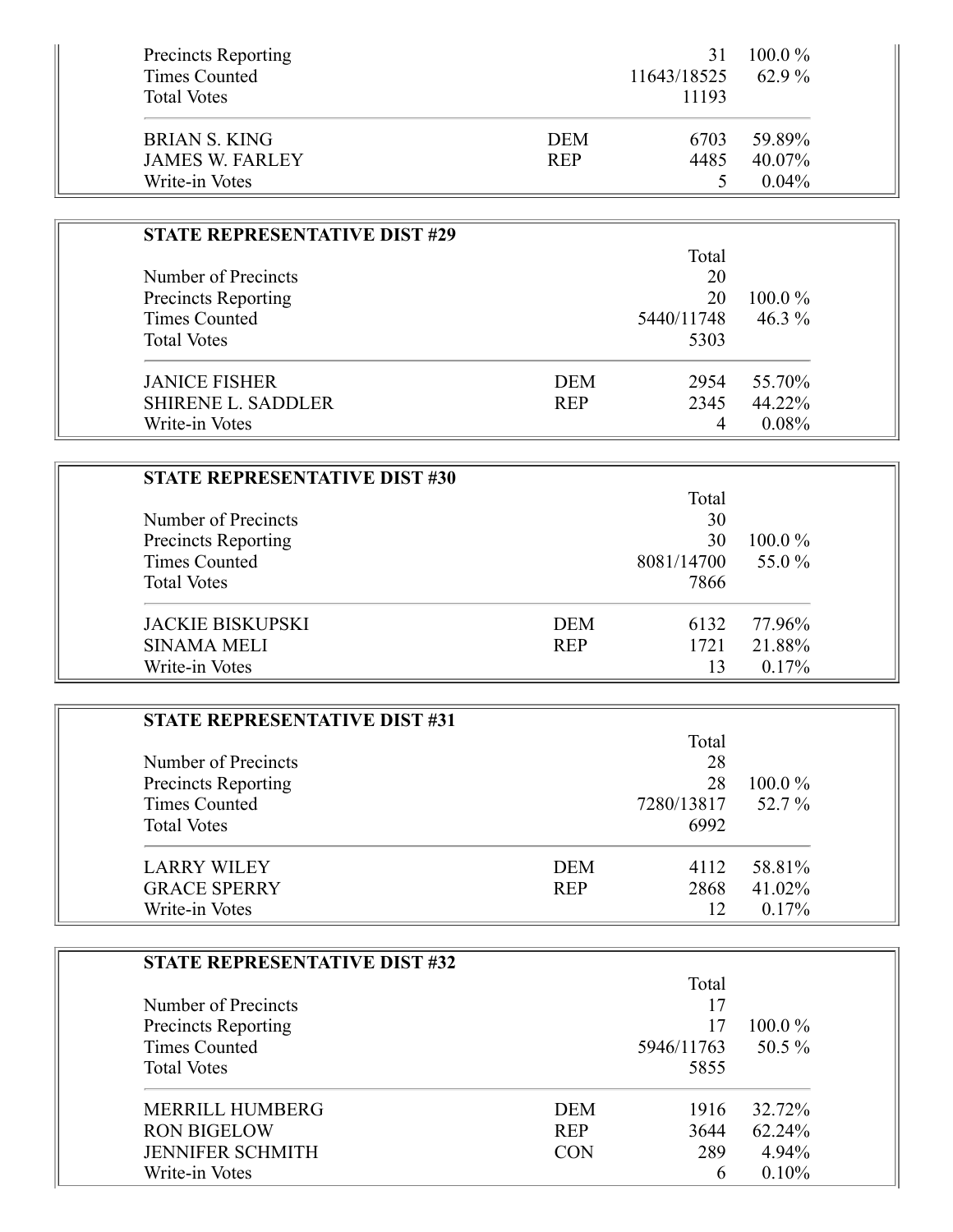| STATE REPRESENTATIVE DIST #33 |            |            |           |
|-------------------------------|------------|------------|-----------|
|                               |            | Total      |           |
| Number of Precincts           |            | 22         |           |
| Precincts Reporting           |            | 22         | $100.0\%$ |
| Times Counted                 |            | 4949/10522 | 47.0 %    |
| <b>Total Votes</b>            |            | 4782       |           |
| <b>NEAL B HENDRICKSON</b>     | <b>DEM</b> | 2514       | 52.57%    |
| <b>JOHN HUNTINGHOUSE</b>      | <b>REP</b> | 2258       | 47.22%    |
| BARBARA A. ELLIOTT            |            | 0          | $0.00\%$  |
| Write-in Votes                |            | 10         | $0.21\%$  |

Ξ

| <b>STATE REPRESENTATIVE DIST #34</b> |            |            |           |
|--------------------------------------|------------|------------|-----------|
|                                      |            | Total      |           |
| Number of Precincts                  |            | 21         |           |
| Precincts Reporting                  |            | 21         | $100.0\%$ |
| Times Counted                        |            | 6620/12651 | 52.3 %    |
| <b>Total Votes</b>                   |            | 6424       |           |
| <b>CLOVER MEADERS</b>                | <b>DEM</b> | 2426       | 37.76%    |
| <b>JOHNNY ANDERSON</b>               | <b>REP</b> | 3989       | 62.10%    |
| Write-in Votes                       |            | 9          | 0.14%     |

| <b>STATE REPRESENTATIVE DIST #35</b> |            |            |           |
|--------------------------------------|------------|------------|-----------|
|                                      |            | Total      |           |
| Number of Precincts                  |            | 24         |           |
| Precincts Reporting                  |            | 24         | $100.0\%$ |
| Times Counted                        |            | 4994/10117 | 49.4 $%$  |
| <b>Total Votes</b>                   |            | 4812       |           |
| <b>MARK A. WHEATLEY</b>              | <b>DEM</b> | 2553       | 53.05%    |
| <b>ROB ALEXANDER</b>                 | <b>REP</b> | 1956       | 40.65%    |
| <b>CHELSEA TRAVIS</b>                | LIB        | 299        | 6.21%     |
| Write-in Votes                       |            | 4          | 0.08%     |

| <b>STATE REPRESENTATIVE DIST #36</b> |            |             |           |
|--------------------------------------|------------|-------------|-----------|
|                                      |            | Total       |           |
| Number of Precincts                  |            | 33          |           |
| Precincts Reporting                  |            | 33          | $100.0\%$ |
| <b>Times Counted</b>                 |            | 12655/18907 | 66.9%     |
| <b>Total Votes</b>                   |            | 12370       |           |
| PATRICE ARENT                        | <b>DEM</b> | 6700        | 54.16%    |
| <b>JASON EPPS</b>                    | <b>REP</b> | 5659        | 45.75%    |
| Write-in Votes                       |            | 11          | $0.09\%$  |

| <b>STATE REPRESENTATIVE DIST #37</b> |       |           |
|--------------------------------------|-------|-----------|
|                                      | Total |           |
| Number of Precincts                  | 35    |           |
| Precincts Reporting                  | 35.   | $100.0\%$ |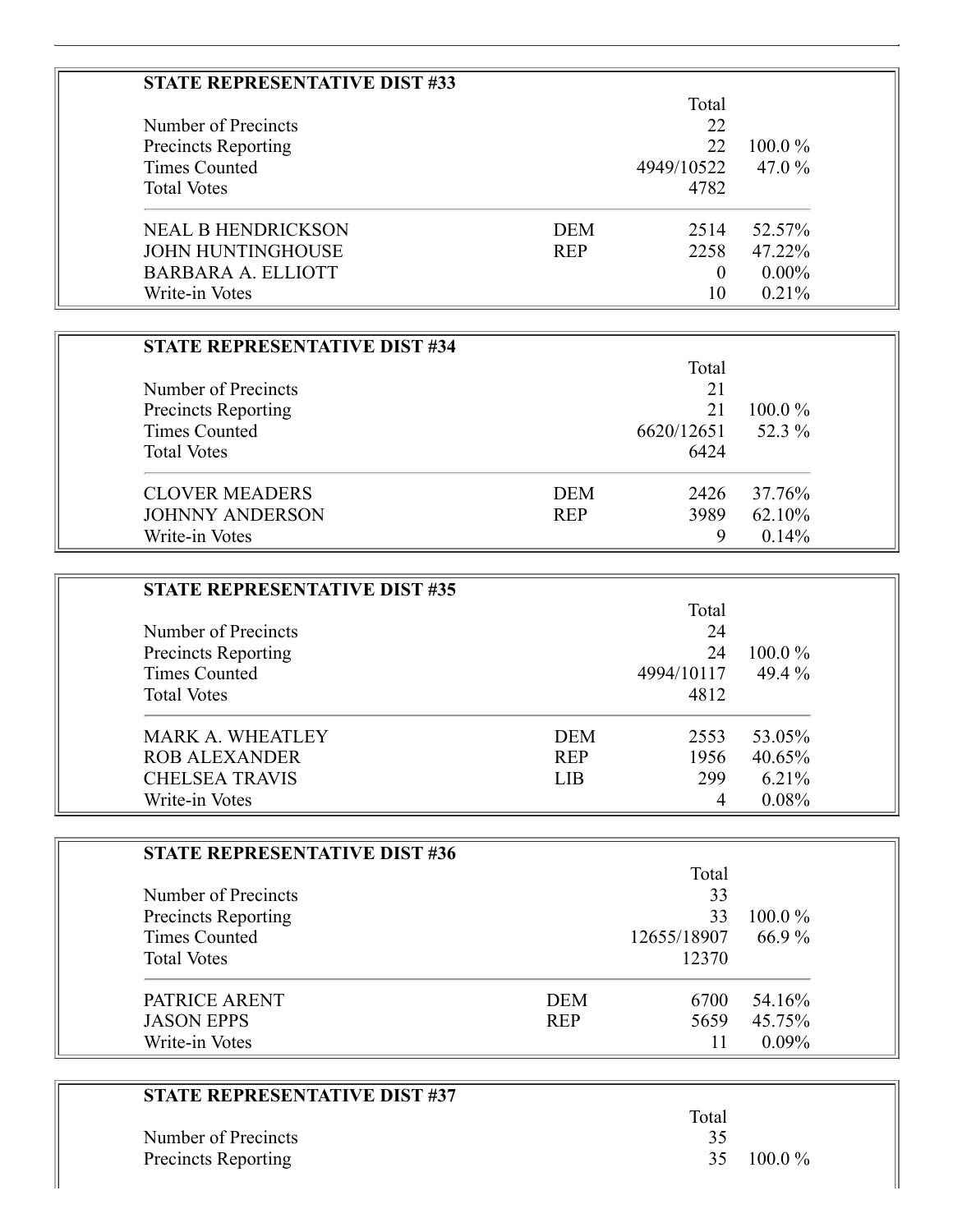| Times Counted<br><b>Total Votes</b> |            | 11689/18657<br>11389 | $62.7\%$ |
|-------------------------------------|------------|----------------------|----------|
|                                     |            |                      |          |
| CAROL SPACKMAN MOSS                 | <b>DEM</b> | 6947                 | 61.00%   |
| <b>MARGRETHE PETERSON</b>           | <b>REP</b> | 4438                 | 38.97%   |
| Write-in Votes                      |            | 4                    | $0.04\%$ |

| <b>STATE REPRESENTATIVE DIST #38</b> |            |            |           |
|--------------------------------------|------------|------------|-----------|
|                                      |            | Total      |           |
| Number of Precincts                  |            | 19         |           |
| <b>Precincts Reporting</b>           |            | 19         | $100.0\%$ |
| Times Counted                        |            | 5035/11535 | 43.6 $\%$ |
| <b>Total Votes</b>                   |            | 4028       |           |
| <b>ERIC HUTCHINGS</b>                | <b>REP</b> | 3899       | 96.80%    |
| Write-in Votes                       |            | 129        | 3.20%     |

| <b>STATE REPRESENTATIVE DIST #39</b> |            |            |           |
|--------------------------------------|------------|------------|-----------|
|                                      | Total      |            |           |
| Number of Precincts                  |            | 20         |           |
| <b>Precincts Reporting</b>           |            | 20         | $100.0\%$ |
| <b>Times Counted</b>                 |            | 5952/11958 | 49.8%     |
| <b>Total Votes</b>                   |            | 5833       |           |
| <b>ALAN PETERSON</b>                 | <b>DEM</b> | 1965       | 33.69%    |
| <b>JIM DUNNIGAN</b>                  | <b>REP</b> | 3586       | 61.48%    |
| <b>RYAN J. KELLY</b>                 | <b>LIB</b> | 278        | 4.77%     |
| Write-in Votes                       |            | 4          | $0.07\%$  |

| <b>STATE REPRESENTATIVE DIST #40</b> |            |            |           |
|--------------------------------------|------------|------------|-----------|
|                                      | Total      |            |           |
| Number of Precincts                  | 30         |            |           |
| <b>Precincts Reporting</b>           |            | 30         | $100.0\%$ |
| Times Counted                        |            | 8888/15485 | 57.4 %    |
| <b>Total Votes</b>                   |            | 8594       |           |
| LYNN N. HEMINGWAY                    | <b>DEM</b> | 4279       | 49.79%    |
| <b>VAL J BATEMAN</b>                 | <b>REP</b> | 3836       | 44.64%    |
| <b>SANDRA JOHNSON</b>                | <b>LIB</b> | 477        | $5.55\%$  |
| Write-in Votes                       |            |            | $0.02\%$  |

| <b>STATE REPRESENTATIVE DIST #41</b> |            |            |           |
|--------------------------------------|------------|------------|-----------|
|                                      | Total      |            |           |
| Number of Precincts                  | 29         |            |           |
| <b>Precincts Reporting</b>           |            | 29         | $100.0\%$ |
| <b>Times Counted</b>                 |            | 7897/15135 | 52.2 %    |
| <b>Total Votes</b>                   |            | 7621       |           |
| <b>JOHN JACKSON</b>                  | <b>DEM</b> | 2072       | 27.19%    |
| <b>TODD E. KISER</b>                 | <b>REP</b> | 5033       | 66.04%    |
| <b>MATT WOOLLEY</b>                  | <b>CON</b> | 510        | $6.69\%$  |
| Write-in Votes                       |            | 6          | 0.08%     |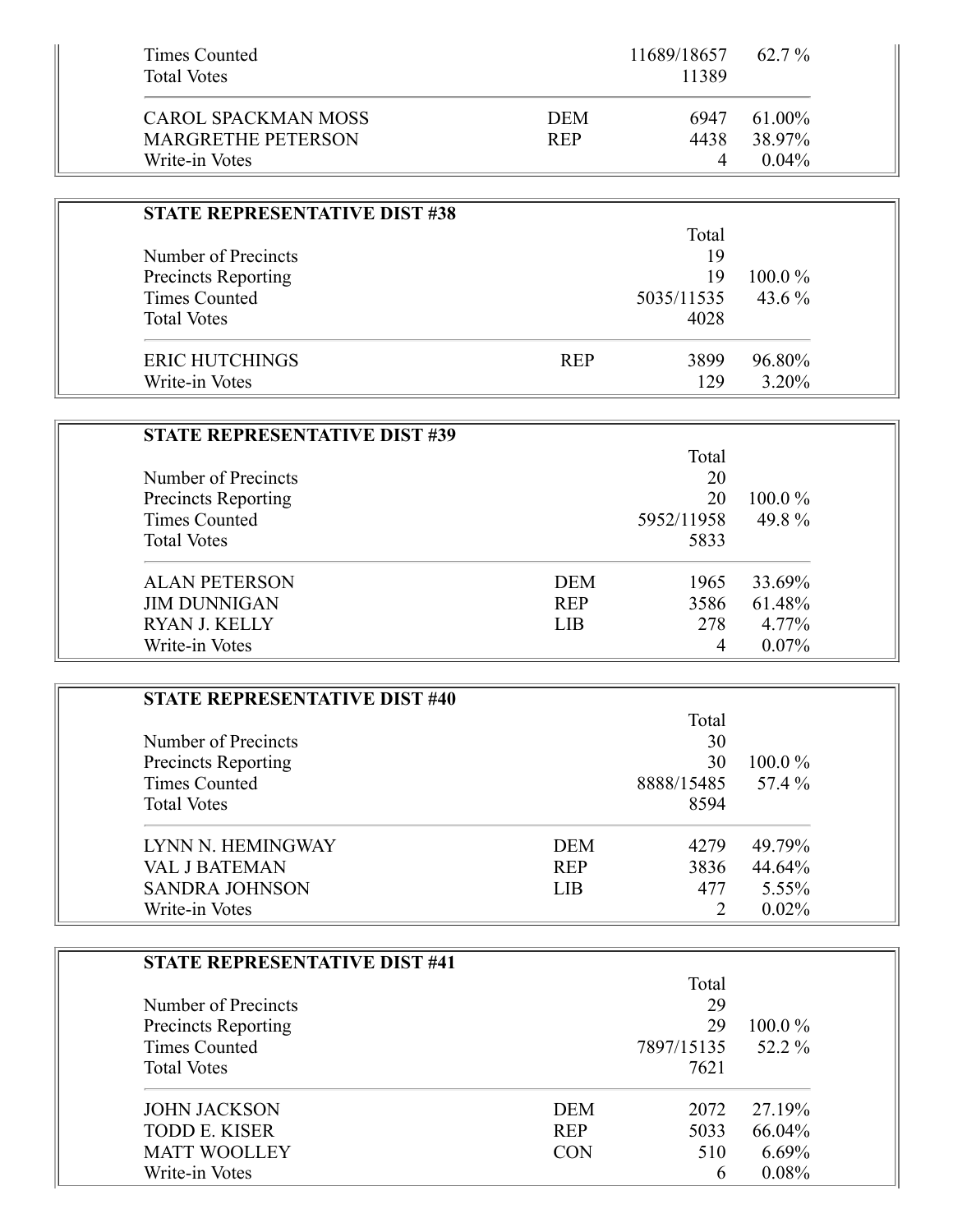| <b>STATE REPRESENTATIVE DIST #42</b> |            |            |           |
|--------------------------------------|------------|------------|-----------|
|                                      |            | Total      |           |
| Number of Precincts                  |            | 32         |           |
| Precincts Reporting                  |            | 32         | $100.0\%$ |
| <b>Times Counted</b>                 |            | 9829/20820 | $47.2\%$  |
| <b>Total Votes</b>                   |            | 8195       |           |
| <b>JIM BIRD</b>                      | <b>REP</b> | 8035       | 98.05%    |
| Write-in Votes                       |            | 160        | 1.95%     |

 $\equiv$ 

| STATE REPRESENTATIVE DIST #43 |            |            |           |
|-------------------------------|------------|------------|-----------|
|                               |            | Total      |           |
| Number of Precincts           |            | 27         |           |
| <b>Precincts Reporting</b>    |            | 27         | $100.0\%$ |
| <b>Times Counted</b>          |            | 7910/15273 | 51.8%     |
| <b>Total Votes</b>            |            | 7701       |           |
| <b>BRIAN YARDLEY</b>          | <b>DEM</b> | 2559       | 33.23%    |
| WAYNE A. HARPER               | <b>REP</b> | 4802       | 62.36%    |
| D MARK FAUX                   | <b>CON</b> | 334        | $4.34\%$  |
| Write-in Votes                |            | 6          | 0.08%     |

| <b>STATE REPRESENTATIVE DIST #44</b> |            |            |           |
|--------------------------------------|------------|------------|-----------|
|                                      |            | Total      |           |
| Number of Precincts                  |            | 29         |           |
| Precincts Reporting                  |            | 29         | $100.0\%$ |
| Times Counted                        |            | 8810/15600 | 56.5 $%$  |
| <b>Total Votes</b>                   |            | 8665       |           |
| TIM M. COSGROVE                      | <b>DEM</b> | 4366       | 50.39%    |
| <b>SHAWN P. BRADLEY</b>              | <b>REP</b> | 4089       | 47.19%    |
| ERIN M. PARTRIDGE                    | <b>LIB</b> | 207        | 2.39%     |
| Write-in Votes                       |            |            | $0.03\%$  |

| <b>STATE REPRESENTATIVE DIST #45</b> |            |            |           |
|--------------------------------------|------------|------------|-----------|
|                                      |            | Total      |           |
| Number of Precincts                  |            | 29         |           |
| Precincts Reporting                  |            | 29         | $100.0\%$ |
| Times Counted                        |            | 8723/15491 | 56.3 %    |
| <b>Total Votes</b>                   |            | 8558       |           |
| <b>LAURA BLACK</b>                   | DEM        | 3831       | 44.77%    |
| <b>STEVEN ELIASON</b>                | <b>REP</b> | 4398       | 51.39%    |
| <b>DAVID PERRY</b>                   | <b>CON</b> | 327        | 3.82%     |
| Write-in Votes                       |            |            | 0.02%     |

| <b>STATE REPRESENTATIVE DIST #46</b> |       |           |
|--------------------------------------|-------|-----------|
|                                      | Total |           |
| Number of Precincts                  | 38    |           |
| Precincts Reporting                  | 38.   | $100.0\%$ |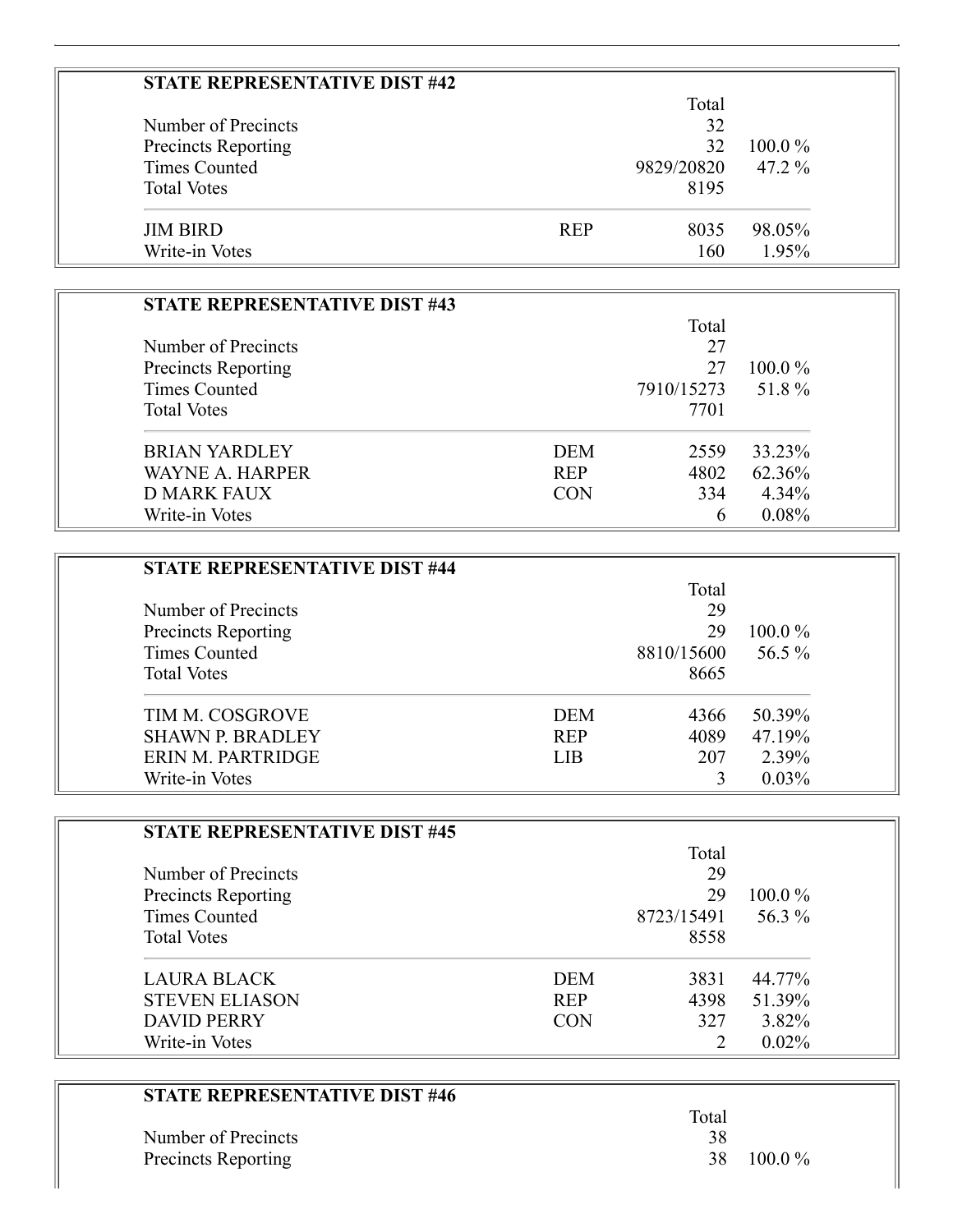| Times Counted<br><b>Total Votes</b> | 11299/18660 | 60.6 $%$<br>11037 |  |
|-------------------------------------|-------------|-------------------|--|
| MARIE H. POULSON                    | <b>DEM</b>  | 55.04%<br>6075    |  |
| N. WILLIAM CLAYTON                  | <b>REP</b>  | 44.91%<br>4957    |  |
| Write-in Votes                      |             | $0.05\%$          |  |

 $\sim$ 

| <b>STATE REPRESENTATIVE DIST #47</b> |            |            |           |
|--------------------------------------|------------|------------|-----------|
|                                      |            | Total      |           |
| Number of Precincts                  |            | 29         |           |
| <b>Precincts Reporting</b>           |            | 29         | $100.0\%$ |
| Times Counted                        |            | 7304/13948 | 52.4 %    |
| <b>Total Votes</b>                   |            | 7140       |           |
| <b>JOHN RENDELL</b>                  | <b>DEM</b> | 2745       | 38.45%    |
| <b>KEN IVORY</b>                     | <b>REP</b> | 4384       | 61.40%    |
| Write-in Votes                       |            |            | 0.15%     |

| <b>STATE REPRESENTATIVE DIST #48</b> |            |             |           |
|--------------------------------------|------------|-------------|-----------|
|                                      |            | Total       |           |
| Number of Precincts                  |            | 30          |           |
| <b>Precincts Reporting</b>           |            | 30          | $100.0\%$ |
| Times Counted                        |            | 10162/17154 | 59.2 %    |
| <b>Total Votes</b>                   |            | 10013       |           |
| <b>TRISHA S. BECK</b>                | <b>DEM</b> | 4675        | 46.69%    |
| <b>LAVAR CHRISTENSEN</b>             | <b>REP</b> | 5327        | 53.20%    |
| Write-in Votes                       |            |             | $0.11\%$  |

| <b>STATE REPRESENTATIVE DIST #49</b> |            |             |           |
|--------------------------------------|------------|-------------|-----------|
|                                      |            | Total       |           |
| Number of Precincts                  |            | 33          |           |
| Precincts Reporting                  |            | 33          | $100.0\%$ |
| <b>Times Counted</b>                 |            | 10585/17582 | $60.2\%$  |
| <b>Total Votes</b>                   |            | 10361       |           |
| <b>F. JAY SEEGMILLER</b>             | <b>DEM</b> | 4477        | 43.21%    |
| <b>DEREK BROWN</b>                   | <b>REP</b> | 5875        | 56.70%    |
| Write-in Votes                       |            |             | $0.09\%$  |

| <b>STATE REPRESENTATIVE DIST #50</b> |            |             |           |
|--------------------------------------|------------|-------------|-----------|
|                                      |            | Total       |           |
| Number of Precincts                  |            | 43          |           |
| <b>Precincts Reporting</b>           |            | 43          | $100.0\%$ |
| Times Counted                        |            | 14674/27541 | 53.3 %    |
| <b>Total Votes</b>                   |            | 14323       |           |
| <b>GARY R OLSEN</b>                  | <b>DEM</b> | 3760        | 26.25%    |
| <b>MERLYNN T. NEWBOLD</b>            | <b>REP</b> | 9588        | 66.94%    |
| RUSSELL G. HATCH                     | <b>CON</b> | 959         | 6.70%     |
| Write-in Votes                       |            | 16          | $0.11\%$  |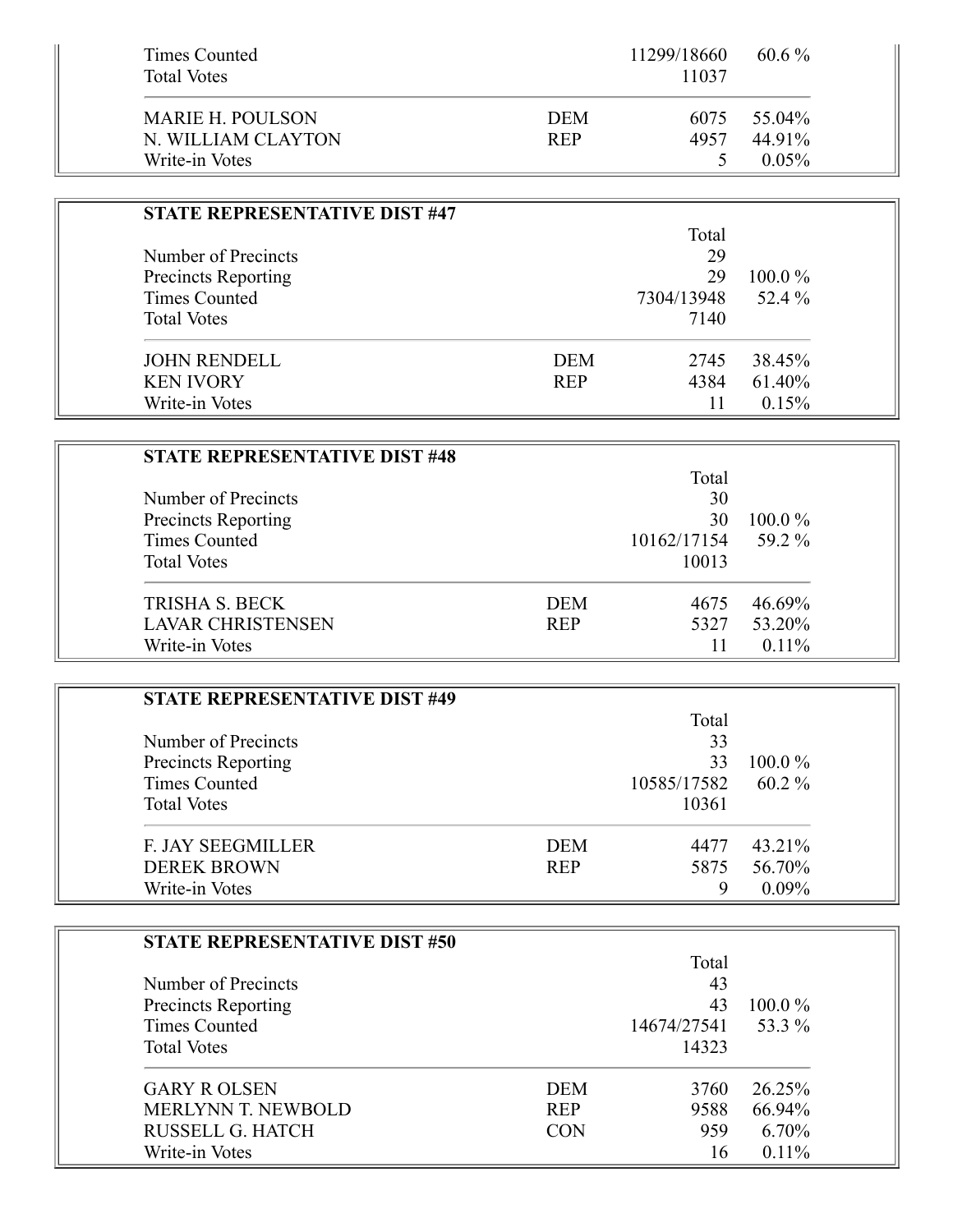| STATE REPRESENTATIVE DIST #51 |            |             |           |
|-------------------------------|------------|-------------|-----------|
|                               |            | Total       |           |
| Number of Precincts           |            | 36          |           |
| <b>Precincts Reporting</b>    |            | 36          | $100.0\%$ |
| Times Counted                 |            | 12283/22013 | 55.8%     |
| <b>Total Votes</b>            |            | 11984       |           |
| <b>PAUL RECANZONE</b>         | <b>DEM</b> | 3767        | 31.43%    |
| <b>GREG HUGHES</b>            | <b>REP</b> | 8200        | 68.42%    |
| Write-in Votes                |            | 17          | 0.14%     |

| <b>STATE REPRESENTATIVE DIST #52</b> |            |             |           |
|--------------------------------------|------------|-------------|-----------|
|                                      |            | Total       |           |
| Number of Precincts                  |            | 44          |           |
| <b>Precincts Reporting</b>           |            | 44          | $100.0\%$ |
| Times Counted                        |            | 14377/27724 | 51.9%     |
| <b>Total Votes</b>                   |            | 12642       |           |
| <b>CARL D. WIMMER</b>                | <b>REP</b> | 9881        | 78.16%    |
| <b>CHAD REYES</b>                    | <b>UNA</b> | 2725        | 21.56%    |
| <b>STEVE MAXFIELD</b>                |            |             | 0.01%     |
| Write-in Votes                       |            | 35          | 0.28%     |

| <b>COUNTY COUNCIL AT LARGE 'B'</b> |            |               |           |
|------------------------------------|------------|---------------|-----------|
|                                    |            | Total         |           |
| Number of Precincts                |            | 850           |           |
| <b>Precincts Reporting</b>         |            | 850           | $100.0\%$ |
| Times Counted                      |            | 255382/470301 | 54.3 %    |
| <b>Total Votes</b>                 |            | 246603        |           |
| <b>HOLLY MULLEN</b>                | <b>DEM</b> | 102742        | 41.66%    |
| <b>RICHARD SNELGROVE</b>           | <b>REP</b> | 134423        | 54.51%    |
| <b>WARREN T ROGERS</b>             | <b>CON</b> | 9282          | 3.76%     |
| Write-in Votes                     |            | 156           | $0.06\%$  |

| <b>COUNTY COUNCIL DIST #1</b> |            |             |           |
|-------------------------------|------------|-------------|-----------|
|                               |            | Total       |           |
| Number of Precincts           |            | 134         |           |
| Precincts Reporting           |            | 134         | $100.0\%$ |
| <b>Times Counted</b>          |            | 35265/66456 | 53.1 %    |
| <b>Total Votes</b>            |            | 33763       |           |
| <b>ARLYN BRADSHAW</b>         | <b>DEM</b> | 22723       | 67.30%    |
| <b>STEVE HARMSEN</b>          | <b>REP</b> | 11001       | 32.58%    |
| Write-in Votes                |            | 39          | 0.12%     |

| <b>COUNTY COUNCIL DIST #3</b> |       |           |
|-------------------------------|-------|-----------|
|                               | Total |           |
| Number of Precincts           | 109   |           |
| Precincts Reporting           | 109   | $100.0\%$ |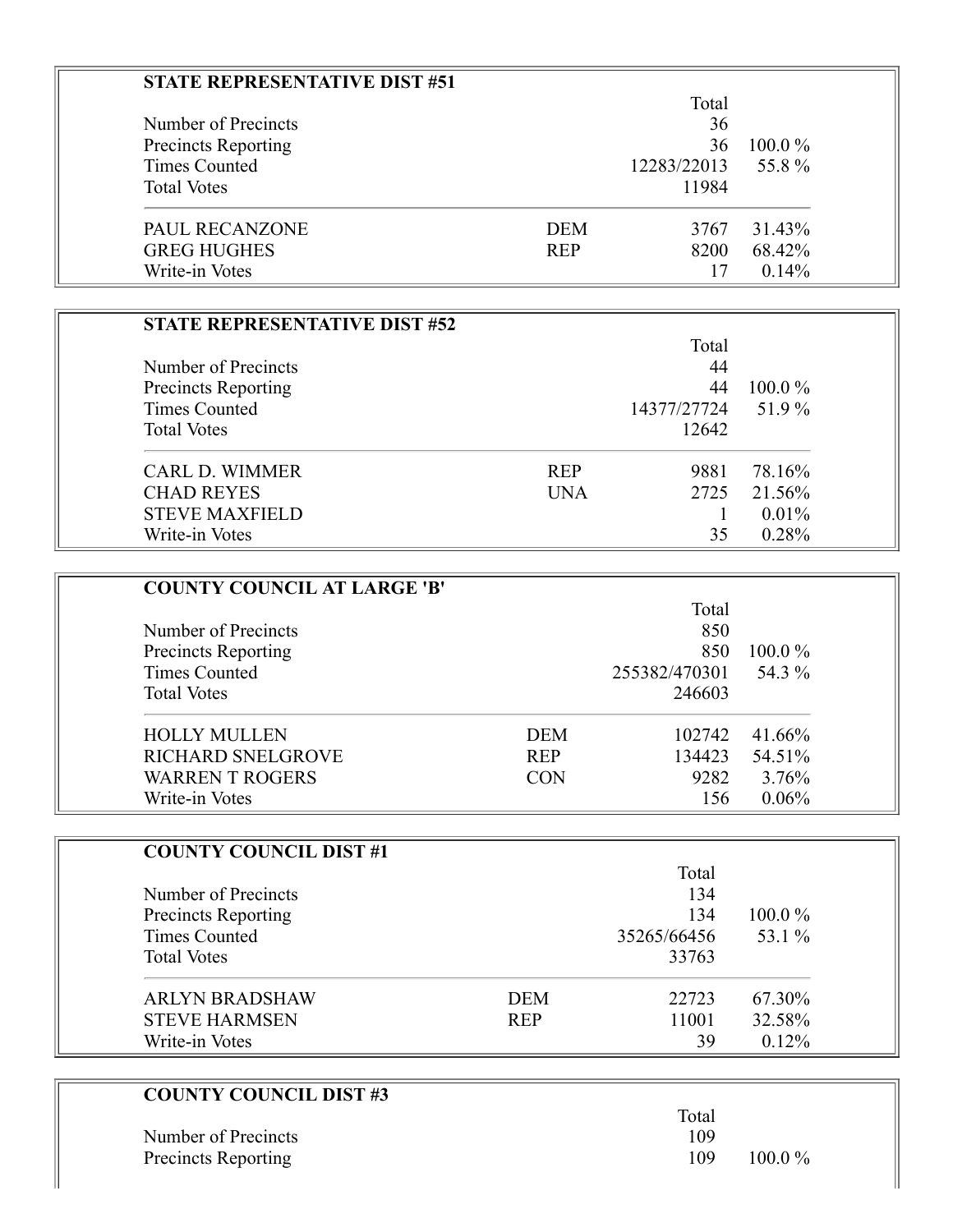| <b>Times Counted</b><br><b>Total Votes</b>                  |            |                          | 31618/61626<br>30513 | 51.3 %                    |  |
|-------------------------------------------------------------|------------|--------------------------|----------------------|---------------------------|--|
| <b>DIANE TURNER</b><br><b>DAVID WILDE</b><br>Write-in Votes |            | <b>DEM</b><br><b>REP</b> | 13140<br>17344<br>29 | 43.06%<br>56.84%<br>0.10% |  |
|                                                             |            |                          |                      |                           |  |
| <b>COUNTY COUNCIL DIST #5</b>                               |            |                          |                      |                           |  |
|                                                             |            |                          | Total                |                           |  |
| Number of Precincts                                         |            |                          | 142                  |                           |  |
| <b>Precincts Reporting</b>                                  |            |                          | 142                  | 100.0%                    |  |
| <b>Times Counted</b>                                        |            |                          | 43125/83490          | 51.7%                     |  |
| <b>Total Votes</b>                                          |            |                          | 41090                |                           |  |
| <b>TYLER A ANDRUS</b>                                       |            | <b>DEM</b>               | 12578                | 30.61%                    |  |
| <b>STEVEN L. DEBRY</b>                                      |            | <b>REP</b>               | 28471                | 69.29%                    |  |
| Write-in Votes                                              |            |                          | 41                   | 0.10%                     |  |
|                                                             |            |                          |                      |                           |  |
| <b>ASSESSOR</b>                                             |            |                          |                      |                           |  |
|                                                             |            |                          | Total                |                           |  |
| Number of Precincts                                         |            |                          | 850                  |                           |  |
| <b>Precincts Reporting</b>                                  |            |                          | 850                  | 100.0%                    |  |
| <b>Times Counted</b>                                        |            |                          | 255382/470301        | 54.3 %                    |  |
| <b>Total Votes</b>                                          |            |                          | 244023               |                           |  |
| <b>LIZ FEHRMANN</b>                                         | <b>DEM</b> |                          | 96493                | 39.54%                    |  |
| <b>LEE GARDNER</b>                                          | <b>REP</b> |                          | 147370               | 60.39%                    |  |
| Write-in Votes                                              |            |                          | 160                  | 0.07%                     |  |
|                                                             |            |                          |                      |                           |  |
| <b>AUDITOR</b>                                              |            |                          |                      |                           |  |
|                                                             |            |                          | Total                |                           |  |
| Number of Precincts                                         |            |                          | 850                  |                           |  |
| <b>Precincts Reporting</b>                                  |            |                          | 850                  | 100.0%                    |  |
| <b>Times Counted</b>                                        |            |                          | 255382/470301        | 54.3 %                    |  |
| <b>Total Votes</b>                                          |            |                          | 243003               |                           |  |
| <b>JEFF HATCH</b>                                           | <b>DEM</b> |                          | 119033               | 48.98%                    |  |
| <b>GREGORY P. HAWKINS</b>                                   | <b>REP</b> |                          | 123807               | 50.95%                    |  |
| Write-in Votes                                              |            |                          | 163                  | 0.07%                     |  |
|                                                             |            |                          |                      |                           |  |
| <b>CLERK</b>                                                |            |                          |                      |                           |  |
|                                                             |            |                          | Total                |                           |  |
| Number of Precincts                                         |            |                          | 850<br>850           | 100.0%                    |  |
| <b>Precincts Reporting</b><br><b>Times Counted</b>          |            |                          | 255382/470301        | 54.3 %                    |  |
| <b>Total Votes</b>                                          |            |                          | 247870               |                           |  |
|                                                             |            |                          |                      |                           |  |
| <b>SHERRIE SWENSEN</b>                                      | <b>DEM</b> |                          | 151691               | 61.20%                    |  |
| <b>JEREMY VOTAW</b>                                         | <b>REP</b> |                          | 96073                | 38.76%                    |  |
| Write-in Votes                                              |            |                          | 106                  | 0.04%                     |  |

 $\overline{\mathbb{I}}$ 

 $\overline{\mathbb{F}}$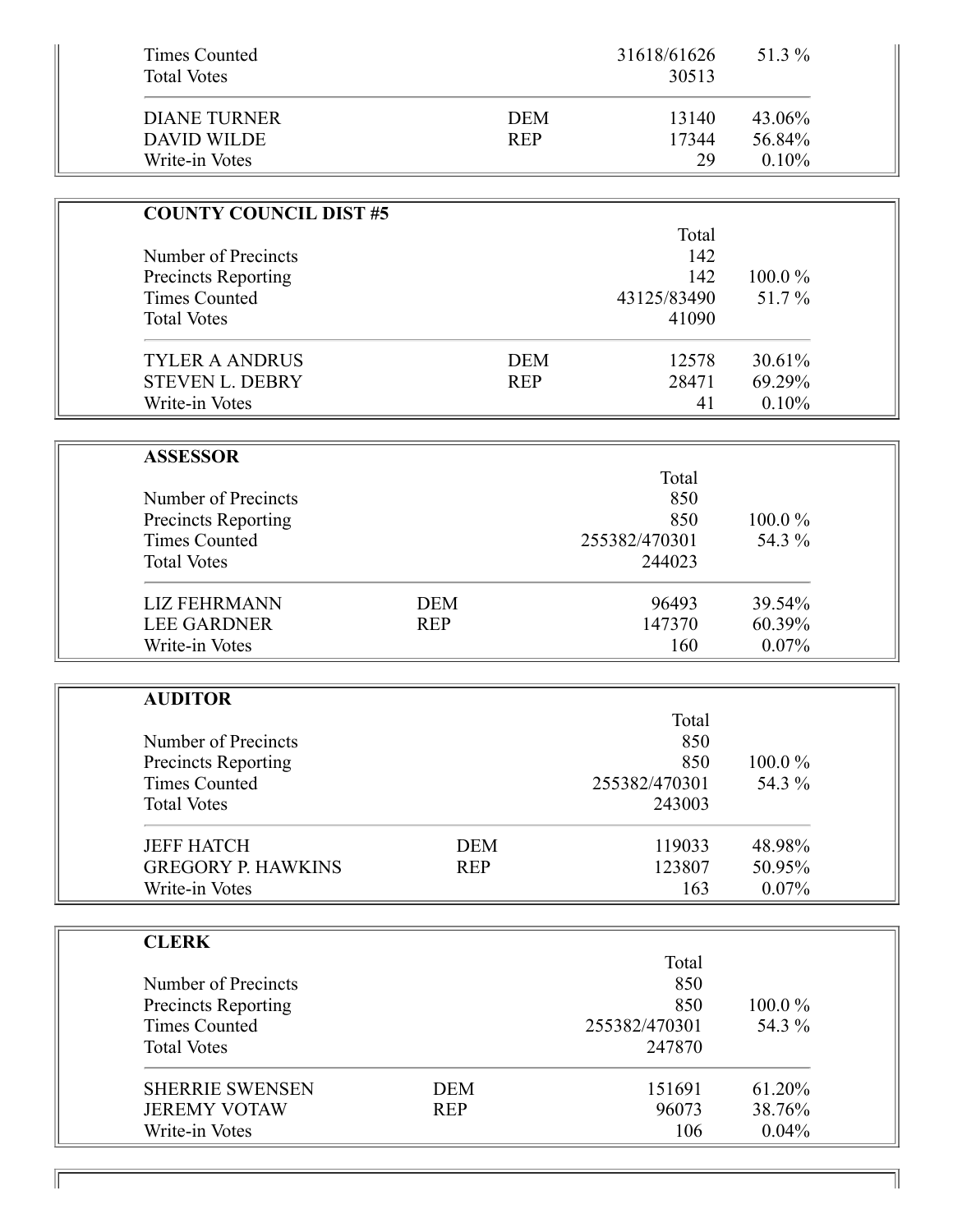| <b>DISTRICT ATTORNEY</b>   |            |               |        |
|----------------------------|------------|---------------|--------|
|                            |            | Total         |        |
| Number of Precincts        |            | 850           |        |
| <b>Precincts Reporting</b> |            | 850           | 100.0% |
| <b>Times Counted</b>       |            | 255382/470301 | 54.3 % |
| <b>Total Votes</b>         |            | 248948        |        |
| <b>SIM GILL</b>            | <b>DEM</b> | 127611        | 51.26% |
| <b>LOHRA MILLER</b>        | <b>REP</b> | 111190        | 44.66% |
| <b>JONATHON W. GRIMES</b>  | <b>LIB</b> | 10037         | 4.03%  |
| Write-in Votes             |            | 110           | 0.04%  |
|                            |            |               |        |
| <b>RECORDER</b>            |            | Total         |        |
| Number of Precincts        |            | 850           |        |
|                            |            | 850           | 100.0% |
| <b>Precincts Reporting</b> |            |               |        |
| <b>Times Counted</b>       |            | 255382/470301 | 54.3 % |
| <b>Total Votes</b>         |            | 242513        |        |
| <b>MARIA O'BRIEN</b>       | <b>DEM</b> | 98282         | 40.53% |
| <b>GARY W. OTT</b>         | <b>REP</b> | 144100        | 59.42% |
| Write-in Votes             |            | 131           | 0.05%  |
|                            |            |               |        |
| <b>SHERIFF</b>             |            |               |        |
|                            |            | Total         |        |
| Number of Precincts        |            | 850           |        |
| <b>Precincts Reporting</b> |            | 850           | 100.0% |
| <b>Times Counted</b>       |            | 255382/470301 | 54.3 % |
| <b>Total Votes</b>         |            | 249635        |        |
| <b>JAMES "JIM" WINDER</b>  | <b>DEM</b> | 140634        | 56.34% |
| <b>BEAU BABKA</b>          | <b>REP</b> | 108793        | 43.58% |
| Write-in Votes             |            | 208           | 0.08%  |
|                            |            |               |        |
| <b>SURVEYOR</b>            |            |               |        |
|                            |            | Total         |        |
| Number of Precincts        |            | 850           |        |
| <b>Precincts Reporting</b> |            | 850           | 100.0% |
| <b>Times Counted</b>       |            | 255382/470301 | 54.3 % |
| <b>Total Votes</b>         |            | 239919        |        |
| <b>MICHAEL W NADEAU</b>    | <b>DEM</b> | 104463        | 43.54% |
| <b>REID J. DEMMAN</b>      | <b>REP</b> | 135301        | 56.39% |
| Write-in Votes             |            | 155           | 0.06%  |
|                            |            |               |        |
| <b>TREASURER</b>           |            |               |        |
|                            |            | Total         |        |
| Number of Precincts        |            | 850           |        |
| <b>Precincts Reporting</b> |            | 850           | 100.0% |
| <b>Times Counted</b>       |            | 255382/470301 | 54.3 % |
| <b>Total Votes</b>         |            | 241074        |        |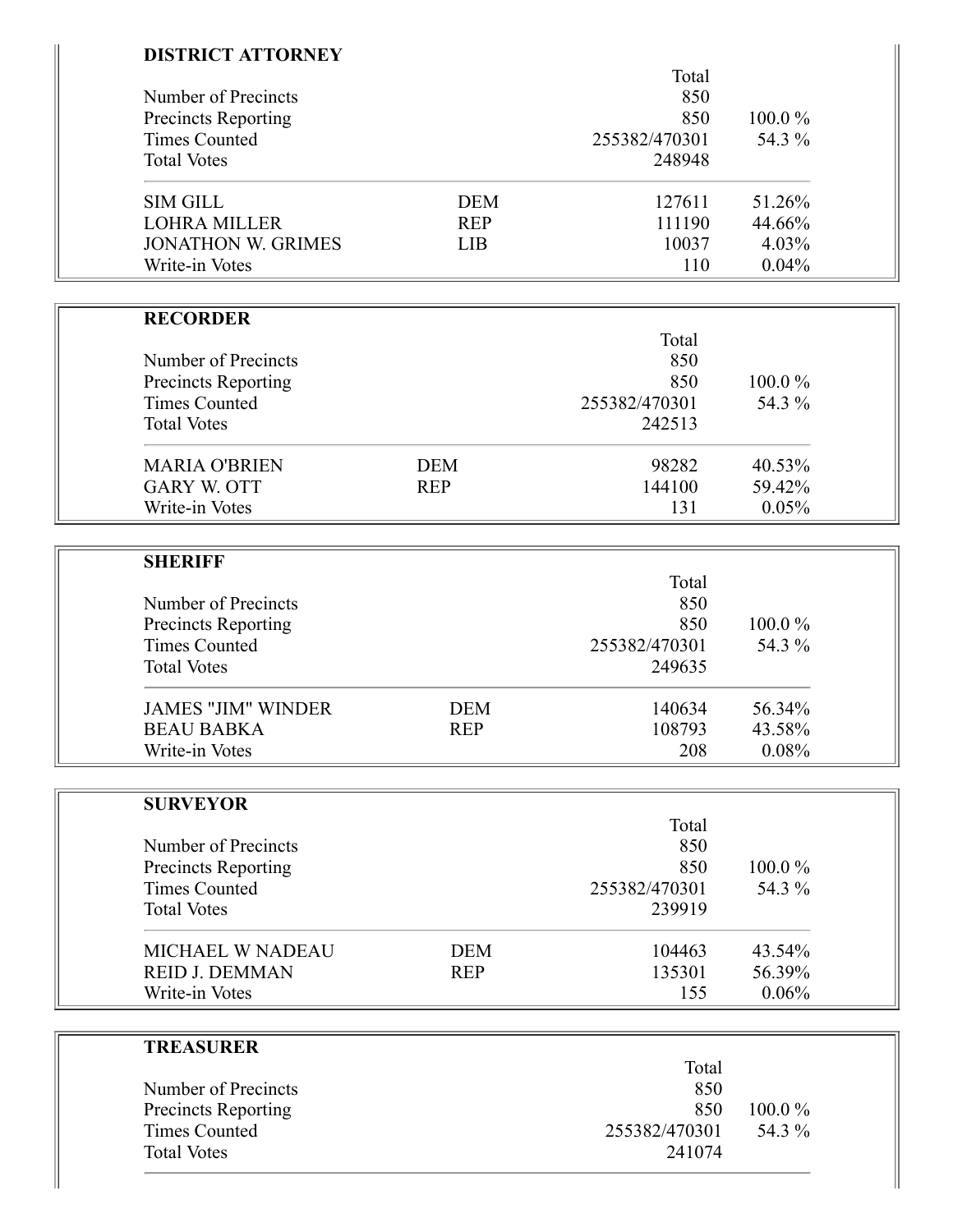| <b>STATE BOARD OF EDUCATION DIST #3</b> |             |           |
|-----------------------------------------|-------------|-----------|
|                                         | Total       |           |
| Number of Precincts                     | 62          |           |
| Precincts Reporting                     | 62          | $100.0\%$ |
| Times Counted                           | 18354/37152 | 49.4 $%$  |
| <b>Total Votes</b>                      | 13651       |           |
| <b>BURTIS J BILLS</b>                   | 3660        | 26.81%    |
| <b>CRAIG E. COLEMAN</b>                 | 9912        | 72.61%    |
| Write-in Votes                          | 79          | 0.58%     |

| <b>STATE BOARD OF EDUCATION DIST #6</b> |             |           |
|-----------------------------------------|-------------|-----------|
|                                         | Total       |           |
| Number of Precincts                     | 97          |           |
| <b>Precincts Reporting</b>              | 97          | $100.0\%$ |
| Times Counted                           | 25280/53979 | 46.8 $%$  |
| <b>Total Votes</b>                      | 20096       |           |
| MICHAEL G. JENSEN                       | 13904       | 69.19%    |
| JOHN H HOHLBAUCH                        | 6085        | 30.28%    |
| Write-in Votes                          | 107         | $0.53\%$  |

| <b>STATE BOARD OF EDUCATION DIST #9</b> |             |           |
|-----------------------------------------|-------------|-----------|
|                                         | Total       |           |
| Number of Precincts                     | 108         |           |
| Precincts Reporting                     | 108         | $100.0\%$ |
| Times Counted                           | 32113/65094 | 49.3 %    |
| <b>Total Votes</b>                      | 25393       |           |
| <b>MILTON C. WITT</b>                   | 10046       | 39.56%    |
| <b>JOEL COLEMAN</b>                     | 15122       | 59.55%    |
| Write-in Votes                          | 225         | 0.89%     |

| <b>STATE BOARD OF EDUCATION DIST #10</b> |             |           |
|------------------------------------------|-------------|-----------|
|                                          | Total       |           |
| Number of Precincts                      | 152         |           |
| Precincts Reporting                      | 152         | $100.0\%$ |
| <b>Times Counted</b>                     | 44665/79373 | 56.3 %    |
| <b>Total Votes</b>                       | 34049       |           |
| <b>LAUREL O. BROWN</b>                   | 33529       | 98.47%    |
| Write-in Votes                           | 520         | 1.53%     |

| <b>CANYONS SCHOOL DIST PRECINCT 2</b> |       |           |
|---------------------------------------|-------|-----------|
|                                       | Total |           |
| Number of Precincts                   | 32    |           |
| Precincts Reporting                   | 32    | $100.0\%$ |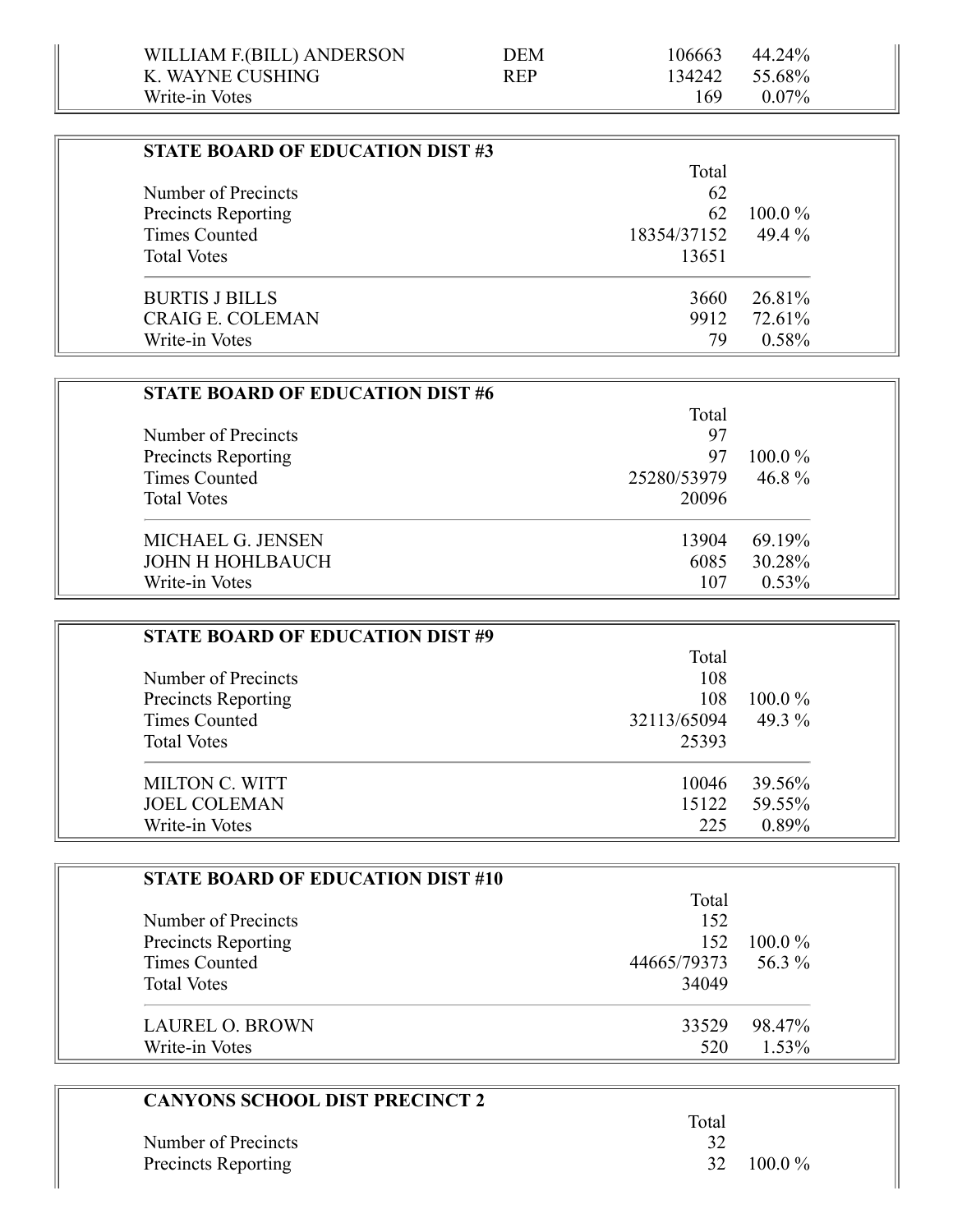| Times Counted<br><b>Total Votes</b> | 10020/17003<br>7352 | 58.9%  |
|-------------------------------------|---------------------|--------|
| KIM MURPHY HORIUCHI                 | 7113                | 96.75% |
| Write-in Votes                      | 239                 | 3.25%  |

| <b>CANYONS SCHOOL DIST PRECINCT 4</b> |            |           |
|---------------------------------------|------------|-----------|
|                                       | Total      |           |
| Number of Precincts                   | 29         |           |
| <b>Precincts Reporting</b>            | 29         | $100.0\%$ |
| <b>Times Counted</b>                  | 7774/14313 | 54.3 %    |
| <b>Total Votes</b>                    | 6085       |           |
| <b>TRACY SCOTT COWDELL</b>            | 5844       | 96.04%    |
| <b>CLAREEN ARNOLD</b>                 | 82         | $1.35\%$  |
| Write-in Votes                        | 159        | $2.61\%$  |

| <b>CANYONS SCHOOL DIST PRECINCT 5</b>      |            |           |
|--------------------------------------------|------------|-----------|
| Number of Precincts<br>Precincts Reporting | Total      |           |
|                                            | 31         |           |
|                                            | 31         | $100.0\%$ |
| Times Counted                              | 9248/15906 | 58.1 %    |
| <b>Total Votes</b>                         | 7560       |           |
| <b>MELODY SHOCK</b>                        | 3595       | 47.55%    |
| <b>STEVE WRIGLEY</b>                       | 3927       | 51.94%    |
| Write-in Votes                             | 38         | $0.50\%$  |

| <b>CANYONS SCHOOL DIST PRECINCT 6</b> |             |           |
|---------------------------------------|-------------|-----------|
|                                       | Total       |           |
| Number of Precincts                   | 28          |           |
| <b>Precincts Reporting</b>            | 28          | $100.0\%$ |
| <b>Times Counted</b>                  | 10146/17444 | 58.2 %    |
| <b>Total Votes</b>                    | 8106        |           |
| DAN MURPHY                            | 3187        | 39.32%    |
| <b>SHERRIL H. TAYLOR</b>              | 4887        | 60.29%    |
| Write-in Votes                        | 32          | $0.39\%$  |

| <b>GRANITE SCHOOL DIST PRECINCT 3</b> |            |           |
|---------------------------------------|------------|-----------|
|                                       | Total      |           |
| Number of Precincts                   | 32         |           |
| Precincts Reporting                   | 32         | $100.0\%$ |
| Times Counted                         | 7155/15702 | 45.6 $\%$ |
| <b>Total Votes</b>                    | 5466       |           |
| <b>CONNIE BURGESS</b>                 | 5367       | 98.19%    |
| Write-in Votes                        | 99         | 1.81%     |

## **GRANITE SCHOOL DIST PRECINCT 5**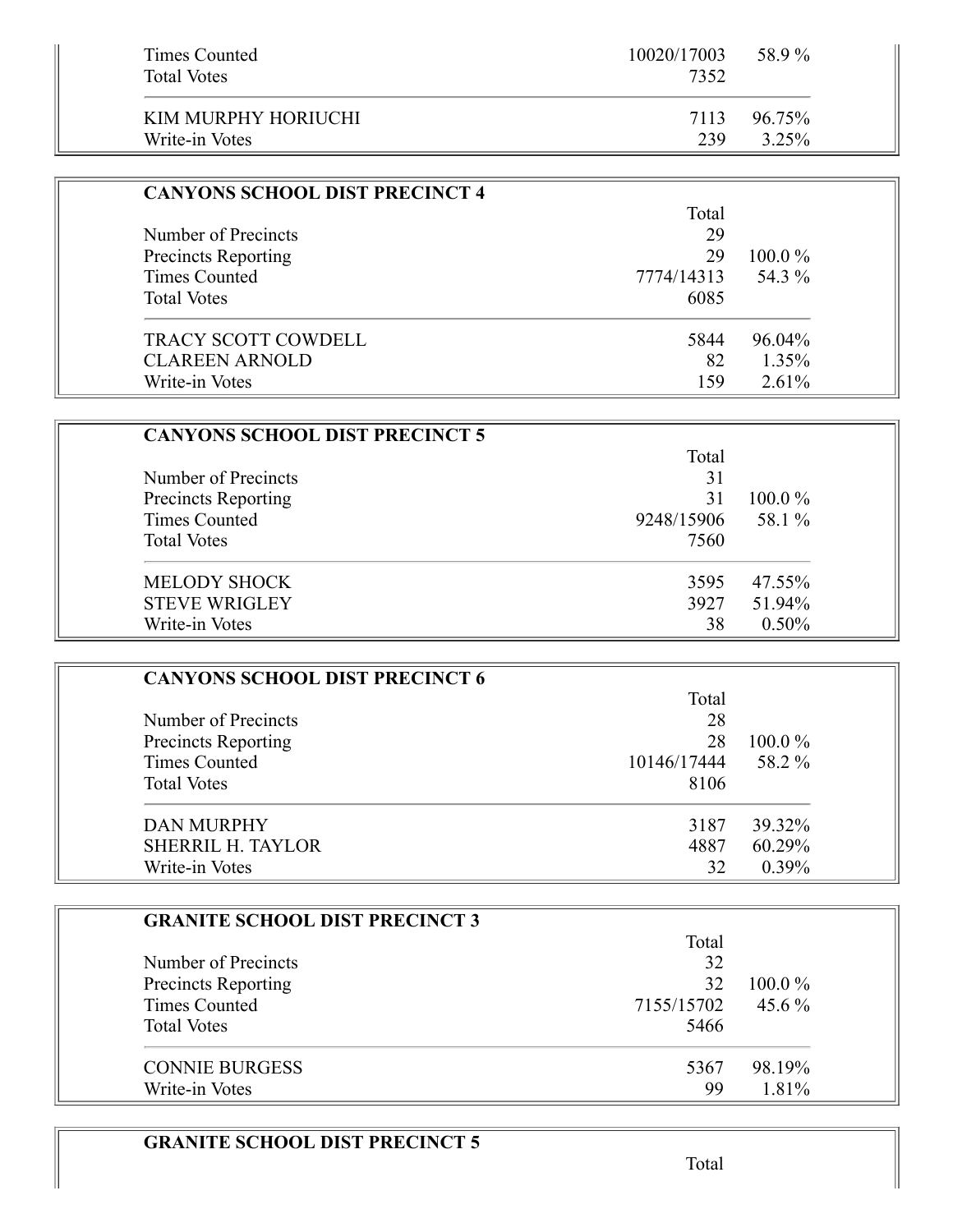| Number of Precincts<br><b>Precincts Reporting</b><br>Times Counted<br><b>Total Votes</b> | 30<br>30<br>8060/16945<br>6436 | $100.0\%$<br>$47.6\%$ |
|------------------------------------------------------------------------------------------|--------------------------------|-----------------------|
| <b>TERRY H. BAWDEN</b>                                                                   | 6368                           | 98.94%                |
| Write-in Votes                                                                           | 68                             | 1.06%                 |

| <b>GRANITE SCHOOL DIST PRECINCT 6</b>             |            |           |
|---------------------------------------------------|------------|-----------|
|                                                   | Total      |           |
| Number of Precincts<br><b>Precincts Reporting</b> | 34         |           |
|                                                   | 34         | $100.0\%$ |
| <b>Times Counted</b>                              | 9257/19628 | $47.2\%$  |
| <b>Total Votes</b>                                | 7677       |           |
| <b>MIKE L. FRANDSEN</b>                           | 2757       | 35.91%    |
| <b>JULENE JOLLEY</b>                              | 4894       | 63.75%    |
| Write-in Votes                                    | 26         | 0.34%     |

| <b>GRANITE SCHOOL DIST PRECINCT 7</b> |             |           |
|---------------------------------------|-------------|-----------|
|                                       | Total       |           |
| Number of Precincts                   | 42          |           |
| Precincts Reporting                   | 42          | $100.0\%$ |
| <b>Times Counted</b>                  | 11339/23759 | $47.7\%$  |
| <b>Total Votes</b>                    | 9124        |           |
| <b>GAYLEEN GANDY</b>                  | 8984        | 98.47%    |
| Write-in Votes                        | 140         | 1.53%     |

| <b>JORDAN SCHOOL DIST PRECINCT 2</b> |            |           |
|--------------------------------------|------------|-----------|
|                                      | Total      |           |
| Number of Precincts                  | 21         |           |
| Precincts Reporting                  | 21         | $100.0\%$ |
| <b>Times Counted</b>                 | 7367/13891 | 53.0 %    |
| <b>Total Votes</b>                   | 6453       |           |
| <b>CORBIN WHITE</b>                  | 4150       | 64.31%    |
| WM MARK NEWMAN                       | 2281       | 35.35%    |
| Write-in Votes                       | 22         | $0.34\%$  |

| <b>JORDAN SCHOOL DIST PRECINCT 3</b> |             |           |
|--------------------------------------|-------------|-----------|
|                                      | Total       |           |
| Number of Precincts                  | 33          |           |
| <b>Precincts Reporting</b>           | 33          | $100.0\%$ |
| Times Counted                        | 11590/21234 | 54.6 %    |
| <b>Total Votes</b>                   | 9952        |           |
| <b>SUSAN PULSIPHER</b>               | 6443        | 64.74%    |
| ROY HARWARD                          | 3488        | 35.05%    |
| Write-in Votes                       | 21          | $0.21\%$  |

11

Ī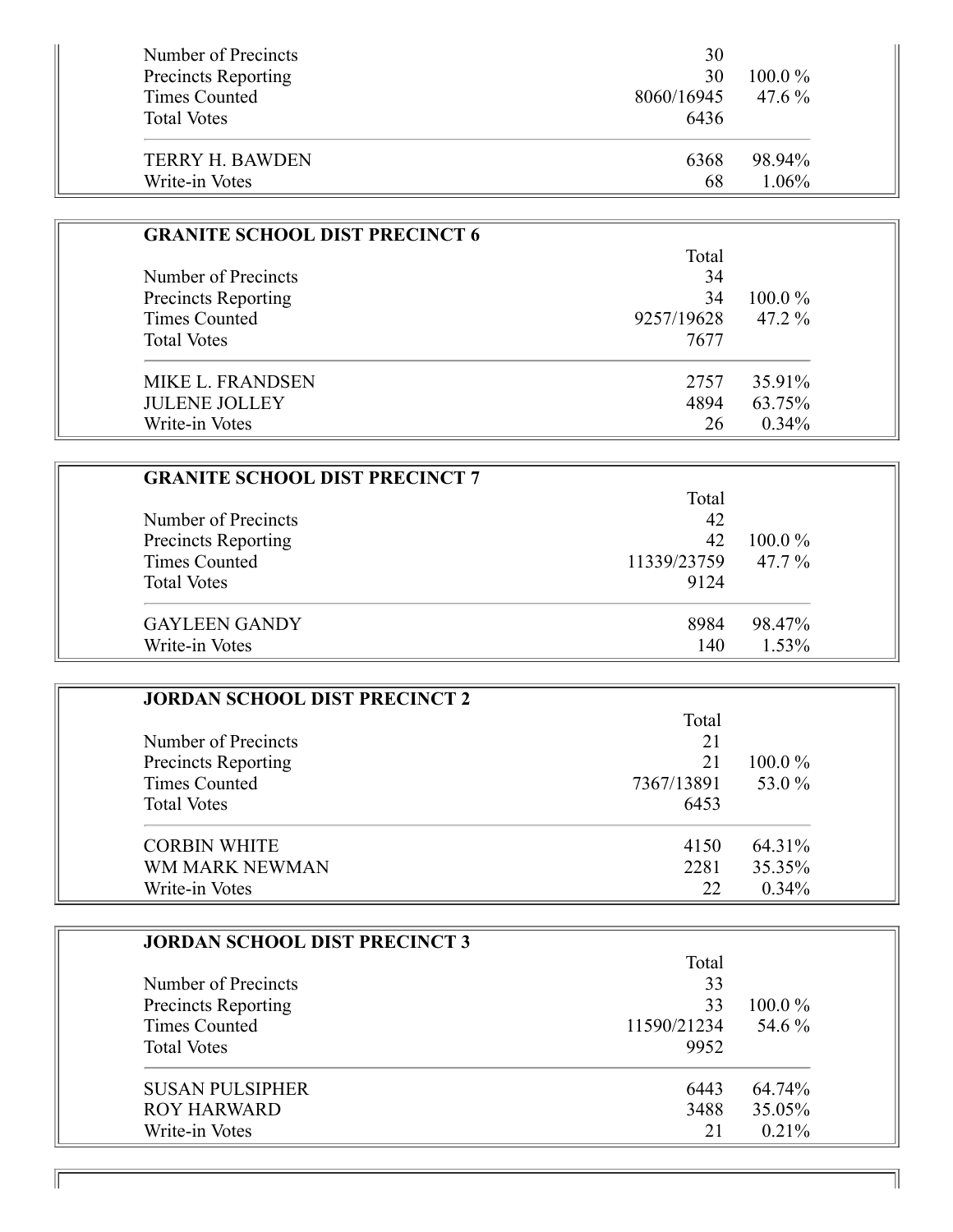| <b>JORDAN SCHOOL DIST PRECINCT 7</b> |
|--------------------------------------|
|                                      |

Ξ

|                            | Total      |           |
|----------------------------|------------|-----------|
| Number of Precincts        | 18         |           |
| <b>Precincts Reporting</b> | 18         | $100.0\%$ |
| Times Counted              | 5034/10106 | 49.8%     |
| <b>Total Votes</b>         | 4259       |           |
| NATHAN D. GEDGE            | 1973       | 46.33%    |
| PEGGY JO KENNETT           | 2278       | 53.49%    |
| Write-in Votes             | 8          | 0.19%     |

| <b>MURRAY SCHOOL DIST PRECINCT 2</b> |           |           |
|--------------------------------------|-----------|-----------|
|                                      | Total     |           |
| Number of Precincts                  |           |           |
| Precincts Reporting                  | 9         | $100.0\%$ |
| <b>Times Counted</b>                 | 2430/4214 | 57.7 %    |
| <b>Total Votes</b>                   | 1945      |           |
| <b>DARRELL PEHRSON</b>               | 1920      | 98.71%    |
| Write-in Votes                       | 25        | 1.29%     |

| <b>MURRAY SCHOOL DIST PRECINCT 3</b> |           |           |
|--------------------------------------|-----------|-----------|
|                                      | Total     |           |
| Number of Precincts                  | b         |           |
| Precincts Reporting                  | 6         | $100.0\%$ |
| <b>Times Counted</b>                 | 1736/3018 | 57.5 %    |
| <b>Total Votes</b>                   | 1502      |           |
| <b>G. LLOYD NAYLOR</b>               | 452       | 30.09%    |
| <b>BELINDA JOHNSON</b>               | 1044      | 69.51%    |
| Write-in Votes                       | h         | 0.40%     |

| <b>MURRAY SCHOOL DIST PRECINCT 4</b> |           |           |
|--------------------------------------|-----------|-----------|
|                                      | Total     |           |
| Number of Precincts                  |           |           |
| Precincts Reporting                  |           | $100.0\%$ |
| <b>Times Counted</b>                 | 1812/3244 | 55.9%     |
| <b>Total Votes</b>                   | 1432      |           |
| LAURA S. BAKER                       | 1411      | 98.53%    |
| Write-in Votes                       | 21        | $1.47\%$  |

| <b>SALT LAKE CITY SCHOOL DIST PRECINCT 3</b> |            |           |
|----------------------------------------------|------------|-----------|
|                                              | Total      |           |
| Number of Precincts                          | 28         |           |
| Precincts Reporting                          | 28         | $100.0\%$ |
| Times Counted                                | 8799/13920 | 63.2 %    |
| <b>Total Votes</b>                           | 5851       |           |
| WILL CARLSON                                 | 2609       | 44.59%    |
| <b>DOUGLAS NELSON</b>                        | 3188       | 54.49%    |
| Write-in Votes                               | 54         | $0.92\%$  |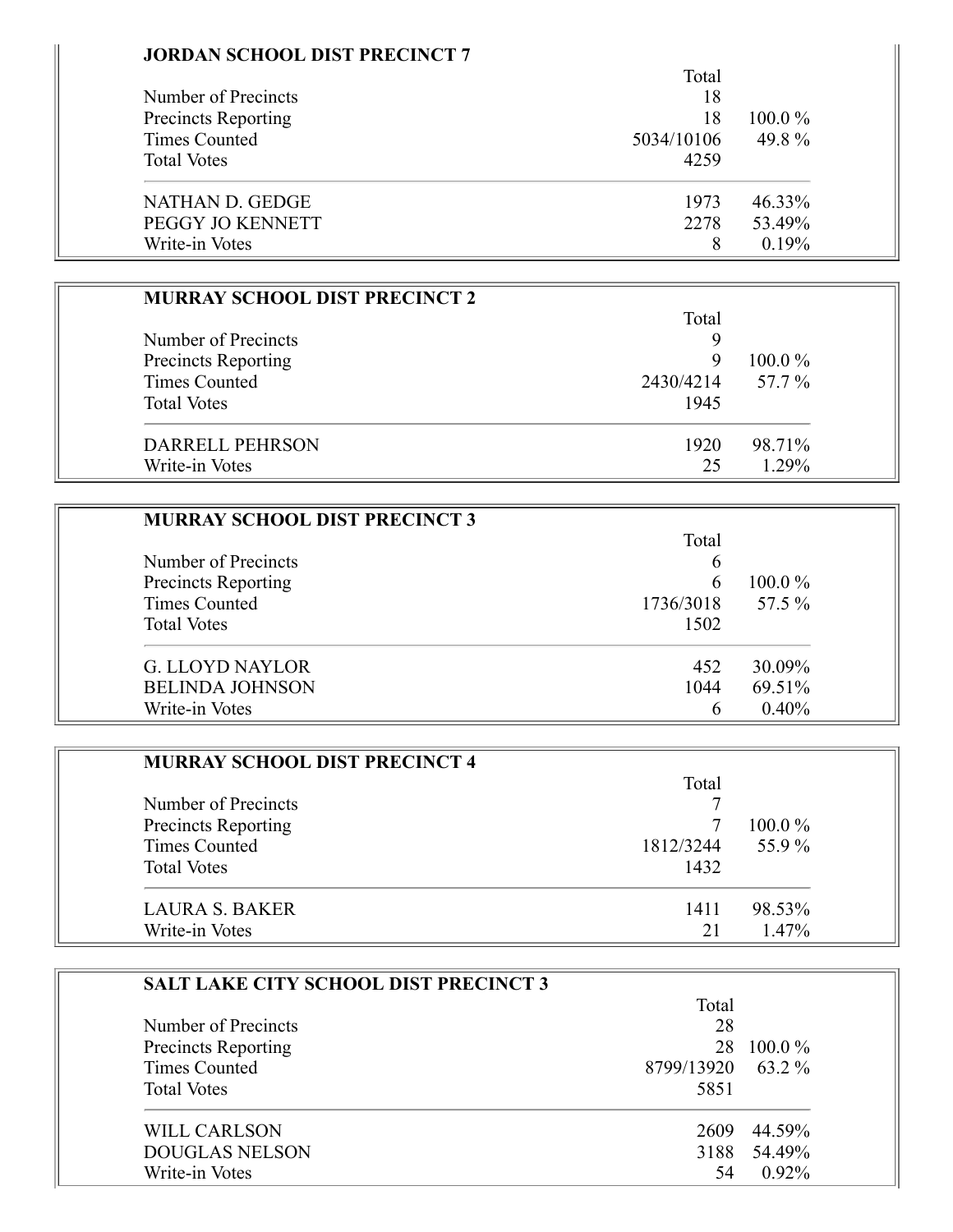|                                             | Total                   |           |  |
|---------------------------------------------|-------------------------|-----------|--|
| Number of Precincts                         | 27                      |           |  |
| <b>Precincts Reporting</b><br>Times Counted | 27<br>5823/11480 50.7 % | $100.0\%$ |  |
|                                             |                         |           |  |
| <b>Total Votes</b>                          | 4132                    |           |  |
| <b>MARK A. MAXFIELD</b>                     | 1541                    | 37.29%    |  |
| <b>ROSEMARY S. EMERY</b>                    | 2570                    | 62.20%    |  |
| Write-in Votes                              | 21                      | $0.51\%$  |  |

| <b>SALT LAKE CITY SCHOOL DIST PRECINCT 6</b> |                    |             |
|----------------------------------------------|--------------------|-------------|
|                                              | Total              |             |
| Number of Precincts                          | 29                 |             |
| <b>Precincts Reporting</b>                   | 29                 | $100.0\%$   |
| Times Counted                                | 10056/17132 58.7 % |             |
| <b>Total Votes</b>                           | 7241               |             |
| LAUREL HEATH YOUNG                           |                    | 7112 98.22% |
| Write-in Votes                               | 129                | 1.78%       |

| <b>COPPERTON TOWNSHIP</b> |         |           |
|---------------------------|---------|-----------|
|                           | Total   |           |
| Number of Precincts       |         |           |
| Precincts Reporting       |         | $100.0\%$ |
| Times Counted             | 221/432 | 51.2 %    |
| <b>Total Votes</b>        | 249     |           |
| <b>RONDE ADAMS</b>        | 180     | 72.29%    |
| Write-in Votes            | 69      | 27.71%    |

| <b>EMIGRATION TOWNSHIP</b> |         |           |
|----------------------------|---------|-----------|
|                            | Total   |           |
| Number of Precincts        |         |           |
| Precincts Reporting        |         | $100.0\%$ |
| <b>Times Counted</b>       | 683/971 | 70.3 %    |
| <b>Total Votes</b>         | 486     |           |
| <b>JOHN MORRIS</b>         | 466     | 95.88%    |
| Write-in Votes             | 20      | 4.12%     |

| WILLIAM A THORNE, JR. |               |        |
|-----------------------|---------------|--------|
|                       | Total         |        |
| Number of Precincts   | 850           |        |
| Precincts Reporting   | 850           | 100.0% |
| <b>Times Counted</b>  | 255382/470301 | 54.3 % |
| <b>Total Votes</b>    | 209702        |        |
| <b>YES</b>            | 152482        | 72.71% |
| NO                    | 57220         | 27.29% |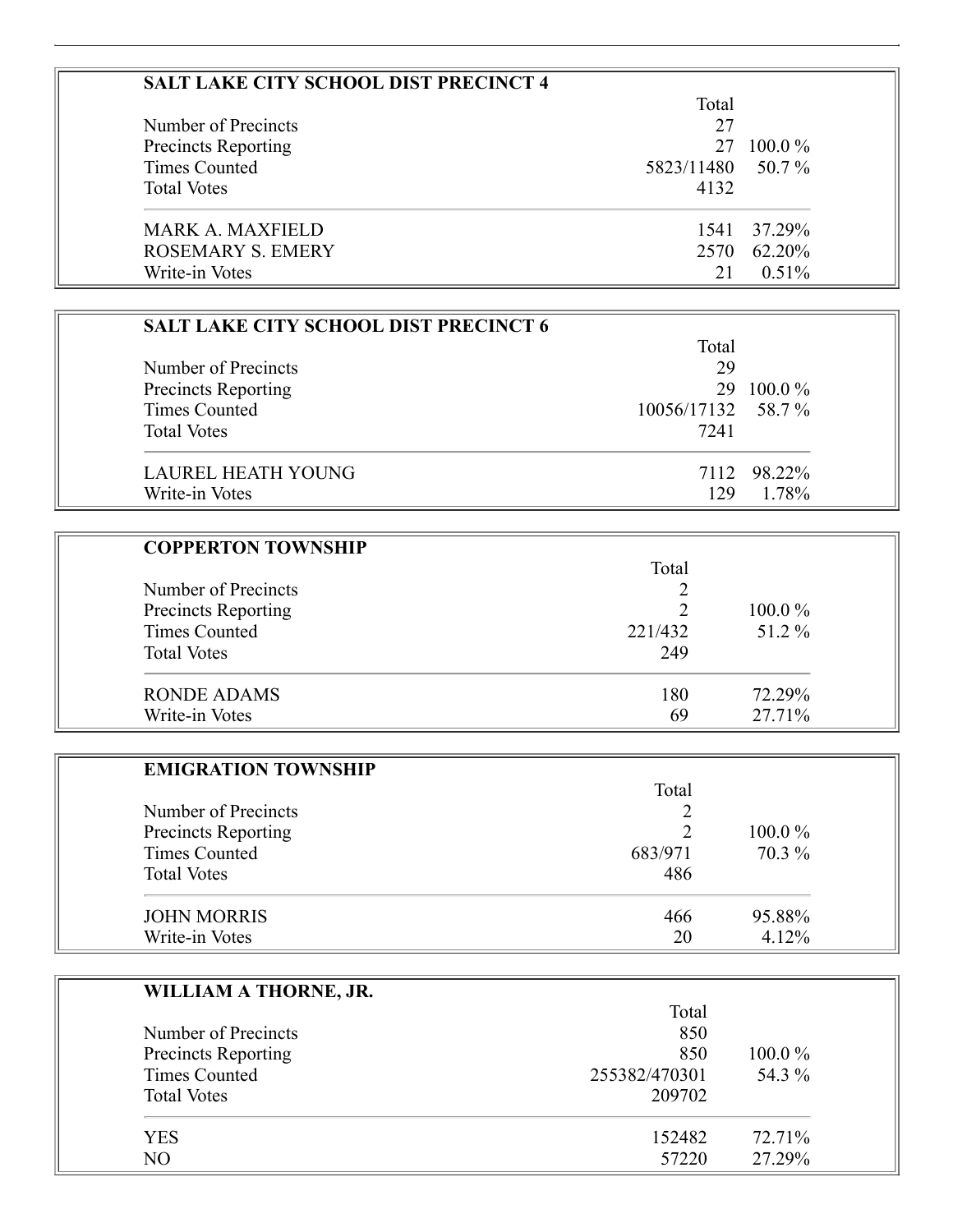| <b>BRUCE C. LUBECK</b>      |               |        |  |
|-----------------------------|---------------|--------|--|
|                             | Total         |        |  |
| Number of Precincts         | 850           |        |  |
| <b>Precincts Reporting</b>  | 850           | 100.0% |  |
| <b>Times Counted</b>        | 255382/470301 | 54.3 % |  |
| <b>Total Votes</b>          | 208420        |        |  |
|                             |               |        |  |
| <b>YES</b>                  | 151572        | 72.72% |  |
| NO                          | 56848         | 27.28% |  |
|                             |               |        |  |
| <b>JUDITH S.H. ATHERTON</b> |               |        |  |
|                             | Total         |        |  |
| Number of Precincts         | 850           |        |  |
| <b>Precincts Reporting</b>  | 850           | 100.0% |  |
| <b>Times Counted</b>        | 255382/470301 | 54.3 % |  |
| <b>Total Votes</b>          | 210096        |        |  |
|                             |               |        |  |
| <b>YES</b>                  | 154174        | 73.38% |  |
| NO                          | 55922         | 26.62% |  |
|                             |               |        |  |
| <b>L.A. DEVER</b>           |               |        |  |
|                             | Total         |        |  |
| Number of Precincts         | 850           |        |  |
| <b>Precincts Reporting</b>  | 850           | 100.0% |  |
| <b>Times Counted</b>        | 255382/470301 | 54.3 % |  |
| <b>Total Votes</b>          | 207941        |        |  |
|                             |               |        |  |
| <b>YES</b>                  | 146171        | 70.29% |  |
| NO                          | 61770         | 29.71% |  |
|                             |               |        |  |
| <b>MARK S. KOURIS</b>       |               |        |  |
|                             | Total         |        |  |
| Number of Precincts         | 850           |        |  |
| <b>Precincts Reporting</b>  | 850           | 100.0% |  |
| <b>Times Counted</b>        | 255382/470301 | 54.3 % |  |
| <b>Total Votes</b>          | 207647        |        |  |
|                             |               |        |  |
| <b>YES</b>                  | 152927        | 73.65% |  |
| NO                          | 54720         | 26.35% |  |
|                             |               |        |  |
| <b>MARY KATE A. TOOMEY</b>  |               |        |  |
|                             | Total         |        |  |
| Number of Precincts         | 850           |        |  |
| <b>Precincts Reporting</b>  | 850           | 100.0% |  |
| <b>Times Counted</b>        | 255382/470301 | 54.3 % |  |
|                             |               |        |  |

Total Votes 208409 YES 153508 73.66% NO 54901 26.34%

 $\overline{\mathbb{F}}$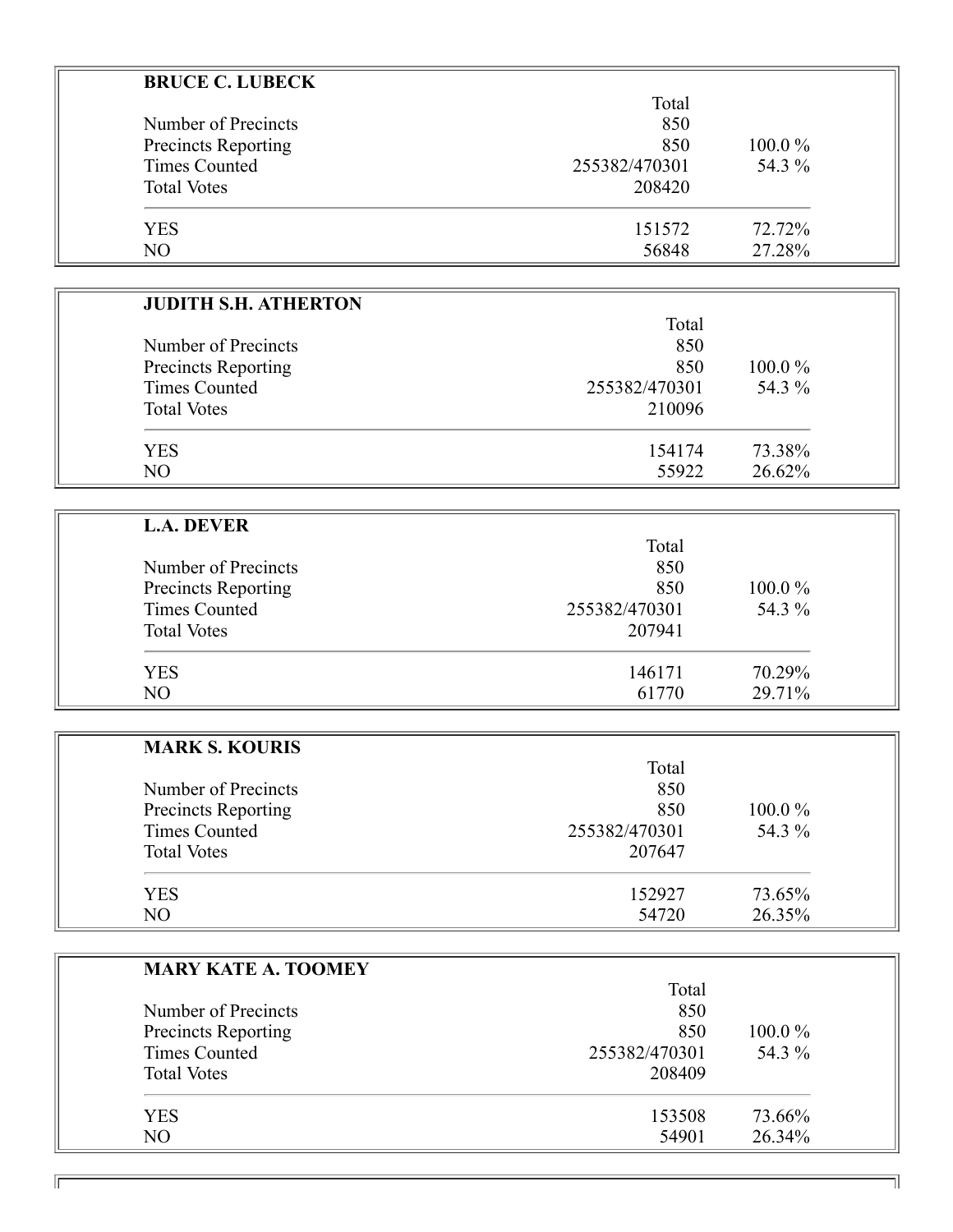#### **RANDALL N. SKANCHY**

|                            | Total         |           |
|----------------------------|---------------|-----------|
| Number of Precincts        | 850           |           |
| <b>Precincts Reporting</b> | 850           | $100.0\%$ |
| <b>Times Counted</b>       | 255382/470301 | 54.3 %    |
| <b>Total Votes</b>         | 207987        |           |
| <b>YES</b>                 | 150851        | 72.53%    |
| N <sub>O</sub>             | 57136         | 27.47%    |

| <b>ROBERT K. HILDER</b> |               |           |
|-------------------------|---------------|-----------|
|                         | Total         |           |
| Number of Precincts     | 850           |           |
| Precincts Reporting     | 850           | $100.0\%$ |
| Times Counted           | 255382/470301 | 54.3 %    |
| <b>Total Votes</b>      | 207996        |           |
| YES.                    | 152998        | 73.56%    |
| N <sub>O</sub>          | 54998         | 26.44%    |

| <b>ROBERT P. FAUST</b>     |               |           |
|----------------------------|---------------|-----------|
|                            | Total         |           |
| Number of Precincts        | 850           |           |
| <b>Precincts Reporting</b> | 850           | $100.0\%$ |
| Times Counted              | 255382/470301 | 54.3 %    |
| <b>Total Votes</b>         | 208429        |           |
| <b>YES</b>                 | 154214        | 73.99%    |
| NO                         | 54215         | 26.01%    |

| <b>SANDRA N. PEULER</b>    |               |           |
|----------------------------|---------------|-----------|
|                            | Total         |           |
| Number of Precincts        | 850           |           |
| <b>Precincts Reporting</b> | 850           | $100.0\%$ |
| Times Counted              | 255382/470301 | 54.3 %    |
| <b>Total Votes</b>         | 208213        |           |
| <b>YES</b>                 | 154578        | 74.24%    |
| NO                         | 53635         | 25.76%    |

ᅱ

| <b>TERRY L. CHRISTIANSEN</b> |               |           |
|------------------------------|---------------|-----------|
|                              | Total         |           |
| Number of Precincts          | 850           |           |
| Precincts Reporting          | 850           | $100.0\%$ |
| <b>Times Counted</b>         | 255382/470301 | 54.3 %    |
| <b>Total Votes</b>           | 207766        |           |
| <b>YES</b>                   | 154384        | 74.31%    |
| NO                           | 53382         | 25.69%    |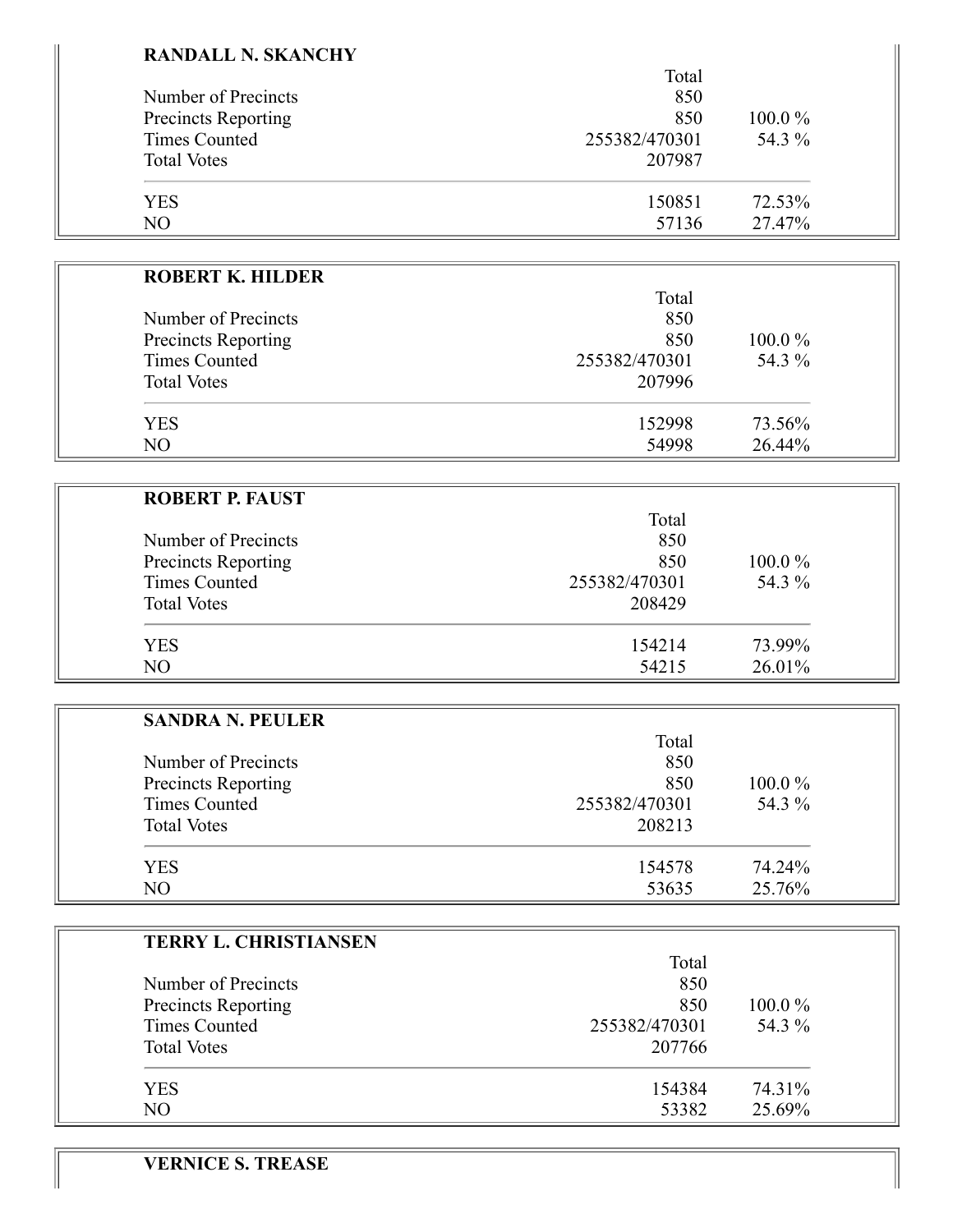|                            | Total         |           |
|----------------------------|---------------|-----------|
| Number of Precincts        | 850           |           |
| <b>Precincts Reporting</b> | 850           | $100.0\%$ |
| <b>Times Counted</b>       | 255382/470301 | 54.3 %    |
| <b>Total Votes</b>         | 207317        |           |
| <b>YES</b>                 | 152568        | 73.59%    |
| NO                         | 54749         | 26.41%    |

| <b>FREDERIC M. ODDONE</b>  |               |           |
|----------------------------|---------------|-----------|
|                            | Total         |           |
| Number of Precincts        | 850           |           |
| <b>Precincts Reporting</b> | 850           | $100.0\%$ |
| <b>Times Counted</b>       | 255382/470301 | 54.3 %    |
| <b>Total Votes</b>         | 206645        |           |
| <b>YES</b>                 | 150790        | 72.97%    |
| NO                         | 55855         | 27.03%    |

| <b>JAMES R. MICHIE, JR.</b> |               |           |
|-----------------------------|---------------|-----------|
|                             | Total         |           |
| Number of Precincts         | 850           |           |
| Precincts Reporting         | 850           | $100.0\%$ |
| <b>Times Counted</b>        | 255382/470301 | 54.3 %    |
| <b>Total Votes</b>          | 206148        |           |
| <b>YES</b>                  | 153120        | 74.28%    |
| N <sub>O</sub>              | 53028         | 25.72%    |

| <b>KIMBERLY K. HORNAK</b> |               |        |
|---------------------------|---------------|--------|
|                           | Total         |        |
| Number of Precincts       | 850           |        |
| Precincts Reporting       | 850           | 100.0% |
| <b>Times Counted</b>      | 255382/470301 | 54.3 % |
| <b>Total Votes</b>        | 206403        |        |
| <b>YES</b>                | 154057        | 74.64% |
| NO                        | 52346         | 25.36% |

| <b>MARK W. MAY</b>   |               |           |
|----------------------|---------------|-----------|
|                      | Total         |           |
| Number of Precincts  | 850           |           |
| Precincts Reporting  | 850           | $100.0\%$ |
| <b>Times Counted</b> | 255382/470301 | 54.3 %    |
| <b>Total Votes</b>   | 204924        |           |
| <b>YES</b>           | 152863        | 74.59%    |
| N <sub>O</sub>       | 52061         | 25.41%    |

# **BRENDAN P. MCCULLAGH**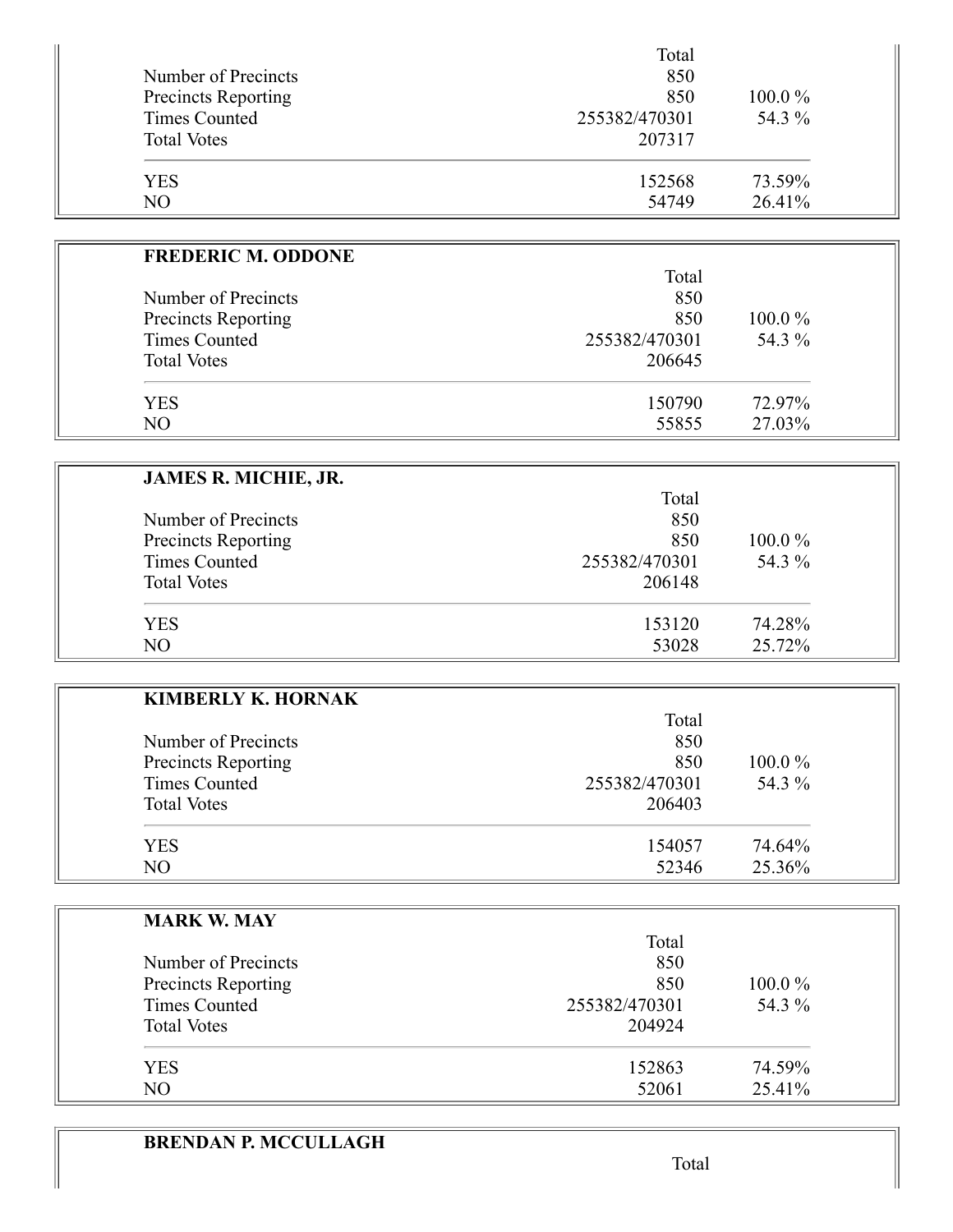| Number of Precincts<br><b>Precincts Reporting</b><br>Times Counted<br><b>Total Votes</b> | 850<br>850<br>255382/470301<br>203588 | $100.0\%$<br>54.3 % |
|------------------------------------------------------------------------------------------|---------------------------------------|---------------------|
| <b>YES</b>                                                                               | 149818                                | 73.59%              |
| NO                                                                                       | 53770                                 | $26.41\%$           |

| <b>CATHERINE M. JOHNSON</b> |               |           |
|-----------------------------|---------------|-----------|
|                             | Total         |           |
| Number of Precincts         | 850           |           |
| Precincts Reporting         | 850           | $100.0\%$ |
| Times Counted               | 255382/470301 | 54.3 %    |
| <b>Total Votes</b>          | 203872        |           |
| <b>YES</b>                  | 152469        | 74.79%    |
| NO                          | 51403         | 25.21%    |

| <b>CLINTON BALMFORTH - ALT</b> |               |           |
|--------------------------------|---------------|-----------|
|                                | Total         |           |
| Number of Precincts            | 850           |           |
| Precincts Reporting            | 850           | $100.0\%$ |
| <b>Times Counted</b>           | 255382/470301 | 54.3 %    |
| <b>Total Votes</b>             | 202988        |           |
| YES                            | 147782        | 72.80%    |
| NO                             | 55206         | 27.20%    |

| <b>CLINTON BALMFORTH - SJD</b> |               |           |
|--------------------------------|---------------|-----------|
|                                | Total         |           |
| Number of Precincts            | 850           |           |
| Precincts Reporting            | 850           | $100.0\%$ |
| <b>Times Counted</b>           | 255382/470301 | 54.3 %    |
| <b>Total Votes</b>             | 202753        |           |
| <b>YES</b>                     | 145802        | 71.91%    |
| NO                             | 56951         | 28.09%    |

| <b>DANIEL B. GIBBONS</b>   |               |        |
|----------------------------|---------------|--------|
|                            | Total         |        |
| Number of Precincts        | 850           |        |
| <b>Precincts Reporting</b> | 850           | 100.0% |
| <b>Times Counted</b>       | 255382/470301 | 54.3 % |
| <b>Total Votes</b>         | 203014        |        |
| <b>YES</b>                 | 150341        | 74.05% |
| NO.                        | 52673         | 25.95% |

| <b>DANIEL F. BERTCH</b> |       |
|-------------------------|-------|
|                         | Total |
| Number of Precincts     | 850   |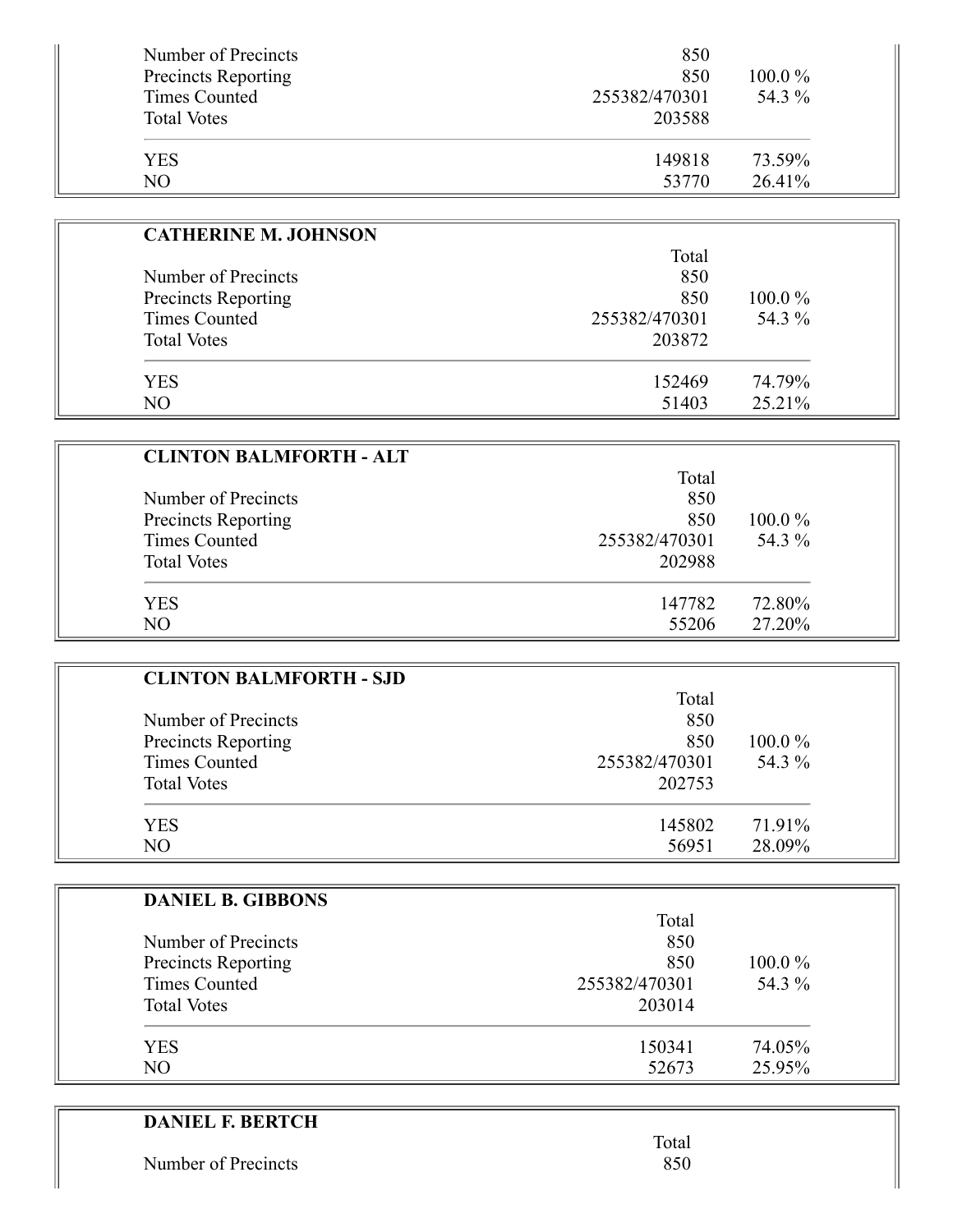| <b>Precincts Reporting</b> | 850           | 100.0% |
|----------------------------|---------------|--------|
| Times Counted              | 255382/470301 | 54.3 % |
| <b>Total Votes</b>         | 202491        |        |
| YES                        | 147552        | 72.87% |
| NΟ                         | 54939         | 27.13% |

| <b>GREGORY L. BOWN</b> |               |           |
|------------------------|---------------|-----------|
|                        | Total         |           |
| Number of Precincts    | 850           |           |
| Precincts Reporting    | 850           | $100.0\%$ |
| Times Counted          | 255382/470301 | 54.3 %    |
| <b>Total Votes</b>     | 202420        |           |
| <b>YES</b>             | 149270        | 73.74%    |
| NO.                    | 53150         | 26.26%    |

| <b>HOLLY M. BARRINGHAM - SLC</b> |               |           |
|----------------------------------|---------------|-----------|
|                                  | Total         |           |
| Number of Precincts              | 850           |           |
| <b>Precincts Reporting</b>       | 850           | $100.0\%$ |
| <b>Times Counted</b>             | 255382/470301 | 54.3 %    |
| <b>Total Votes</b>               | 203439        |           |
| <b>YES</b>                       | 151803        | 74.62%    |
| NO                               | 51636         | 25.38%    |

| <b>HOLLY M. BARRINGHAM - SLCo</b> |               |           |
|-----------------------------------|---------------|-----------|
|                                   | Total         |           |
| Number of Precincts               | 850           |           |
| Precincts Reporting               | 850           | $100.0\%$ |
| Times Counted                     | 255382/470301 | 54.3 %    |
| <b>Total Votes</b>                | 202758        |           |
| <b>YES</b>                        | 150208        | 74.08%    |
| NO.                               | 52550         | 25.92%    |

| <b>JEANNE M. ROBISON</b> |               |           |
|--------------------------|---------------|-----------|
|                          | Total         |           |
| Number of Precincts      | 850           |           |
| Precincts Reporting      | 850           | $100.0\%$ |
| <b>Times Counted</b>     | 255382/470301 | 54.3 %    |
| <b>Total Votes</b>       | 203183        |           |
| <b>YES</b>               | 151648        | 74.64%    |
| NO                       | 51535         | 25.36%    |

| <b>JOHN L. BAXTER</b>      |       |           |
|----------------------------|-------|-----------|
|                            | Total |           |
| Number of Precincts        | 850   |           |
| <b>Precincts Reporting</b> | 850   | $100.0\%$ |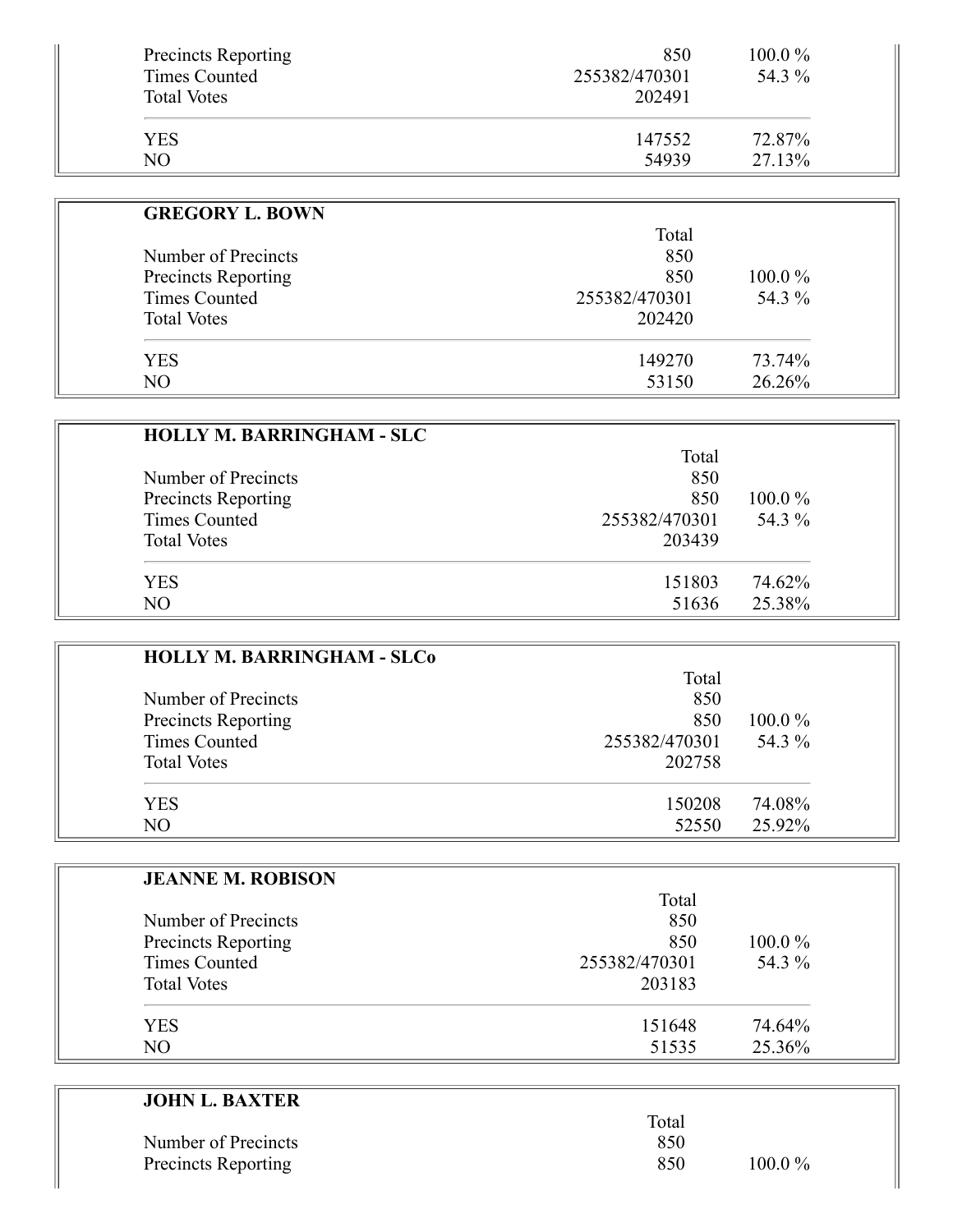| Times Counted      | 255382/470301 | 54.3 % |
|--------------------|---------------|--------|
| <b>Total Votes</b> | 202698        |        |
| YES                | 148736        | 73.38% |
| NO                 | 53962         | 26.62% |

| <b>KEITH L. STONEY</b> |               |           |
|------------------------|---------------|-----------|
|                        | Total         |           |
| Number of Precincts    | 850           |           |
| Precincts Reporting    | 850           | $100.0\%$ |
| Times Counted          | 255382/470301 | 54.3 %    |
| <b>Total Votes</b>     | 202752        |           |
| YES                    | 142756        | 70.41%    |
| NO                     | 59996         | 29.59%    |

| <b>L.G. CUTLER</b>  |               |           |
|---------------------|---------------|-----------|
|                     | Total         |           |
| Number of Precincts | 850           |           |
| Precincts Reporting | 850           | $100.0\%$ |
| Times Counted       | 255382/470301 | 54.3 %    |
| <b>Total Votes</b>  | 202272        |           |
| YES                 | 147611        | 72.98%    |
| NO                  | 54661         | 27.02%    |

| <b>MARSHA C. THOMAS</b> |               |           |
|-------------------------|---------------|-----------|
|                         | Total         |           |
| Number of Precincts     | 850           |           |
| Precincts Reporting     | 850           | $100.0\%$ |
| Times Counted           | 255382/470301 | 54.3 %    |
| <b>Total Votes</b>      | 202340        |           |
| <b>YES</b>              | 151238        | 74.74%    |
| N <sub>O</sub>          | 51102         | 25.26%    |

 $\overline{\phantom{0}}$ 

| <b>MICHAEL W. KWAN</b> |               |           |
|------------------------|---------------|-----------|
|                        | Total         |           |
| Number of Precincts    | 850           |           |
| Precincts Reporting    | 850           | $100.0\%$ |
| <b>Times Counted</b>   | 255382/470301 | 54.3 %    |
| <b>Total Votes</b>     | 202662        |           |
| <b>YES</b>             | 143712        | 70.91%    |
| NO.                    | 58950         | 29.09%    |

| <b>RONALD C. WOLTHUIS</b>  |               |           |  |
|----------------------------|---------------|-----------|--|
|                            | Total         |           |  |
| Number of Precincts        | 850           |           |  |
| <b>Precincts Reporting</b> | 850           | $100.0\%$ |  |
| Times Counted              | 255382/470301 | 54.3 %    |  |
|                            |               |           |  |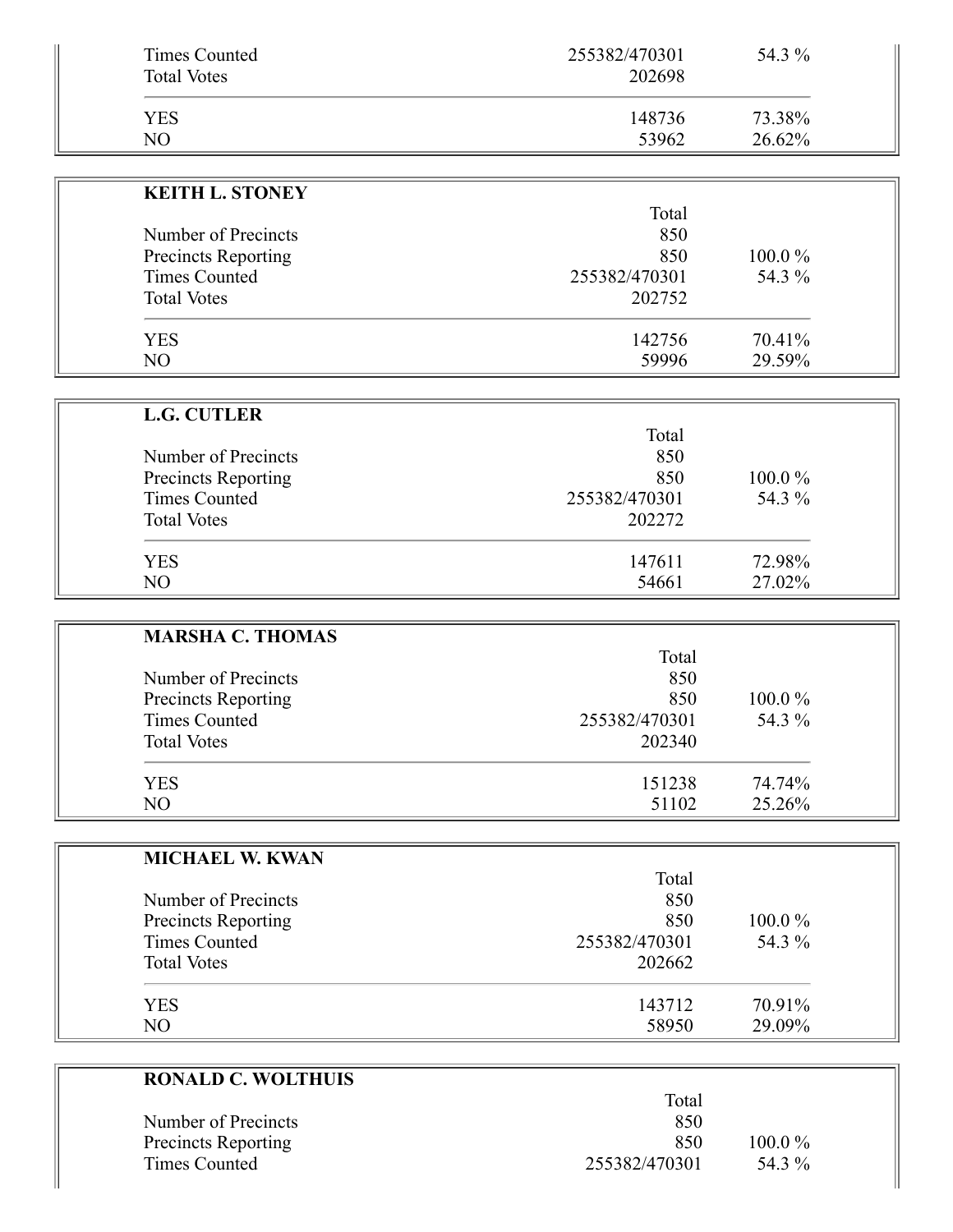| <b>Total Votes</b> | 201385 |        |
|--------------------|--------|--------|
| YES                | 146347 | 72.67% |
| NΟ                 | 55038  | 27.33% |

| <b>RONALD E. KUNZ</b> |               |           |
|-----------------------|---------------|-----------|
|                       | Total         |           |
| Number of Precincts   | 850           |           |
| Precincts Reporting   | 850           | $100.0\%$ |
| Times Counted         | 255382/470301 | 54.3 %    |
| <b>Total Votes</b>    | 201997        |           |
| <b>YES</b>            | 147691        | 73.12%    |
| N <sub>O</sub>        | 54306         | 26.88%    |

| <b>SHAUNA GRAVES-ROBERTSON</b> |               |           |
|--------------------------------|---------------|-----------|
|                                | Total         |           |
| Number of Precincts            | 850           |           |
| <b>Precincts Reporting</b>     | 850           | $100.0\%$ |
| <b>Times Counted</b>           | 255382/470301 | 54.3 %    |
| <b>Total Votes</b>             | 203329        |           |
| <b>YES</b>                     | 151042        | 74.28%    |
| NO                             | 52287         | 25.72%    |

| <b>SUSAN WEIDAUER</b> |               |           |
|-----------------------|---------------|-----------|
|                       | Total         |           |
| Number of Precincts   | 850           |           |
| Precincts Reporting   | 850           | $100.0\%$ |
| <b>Times Counted</b>  | 255382/470301 | 54.3 %    |
| <b>Total Votes</b>    | 202194        |           |
| <b>YES</b>            | 149489        | 73.93%    |
| NO                    | 52705         | 26.07%    |

| <b>SYDNEY MAGID</b> |               |        |
|---------------------|---------------|--------|
|                     | Total         |        |
| Number of Precincts | 850           |        |
| Precincts Reporting | 850           | 100.0% |
| Times Counted       | 255382/470301 | 54.3 % |
| <b>Total Votes</b>  | 201716        |        |
| <b>YES</b>          | 147906        | 73.32% |
| NO.                 | 53810         | 26.68% |

| VIRGINIA B. WARD     |               |           |
|----------------------|---------------|-----------|
|                      | Total         |           |
| Number of Precincts  | 850           |           |
| Precincts Reporting  | 850           | $100.0\%$ |
| <b>Times Counted</b> | 255382/470301 | 54.3 %    |
| <b>Total Votes</b>   | 202336        |           |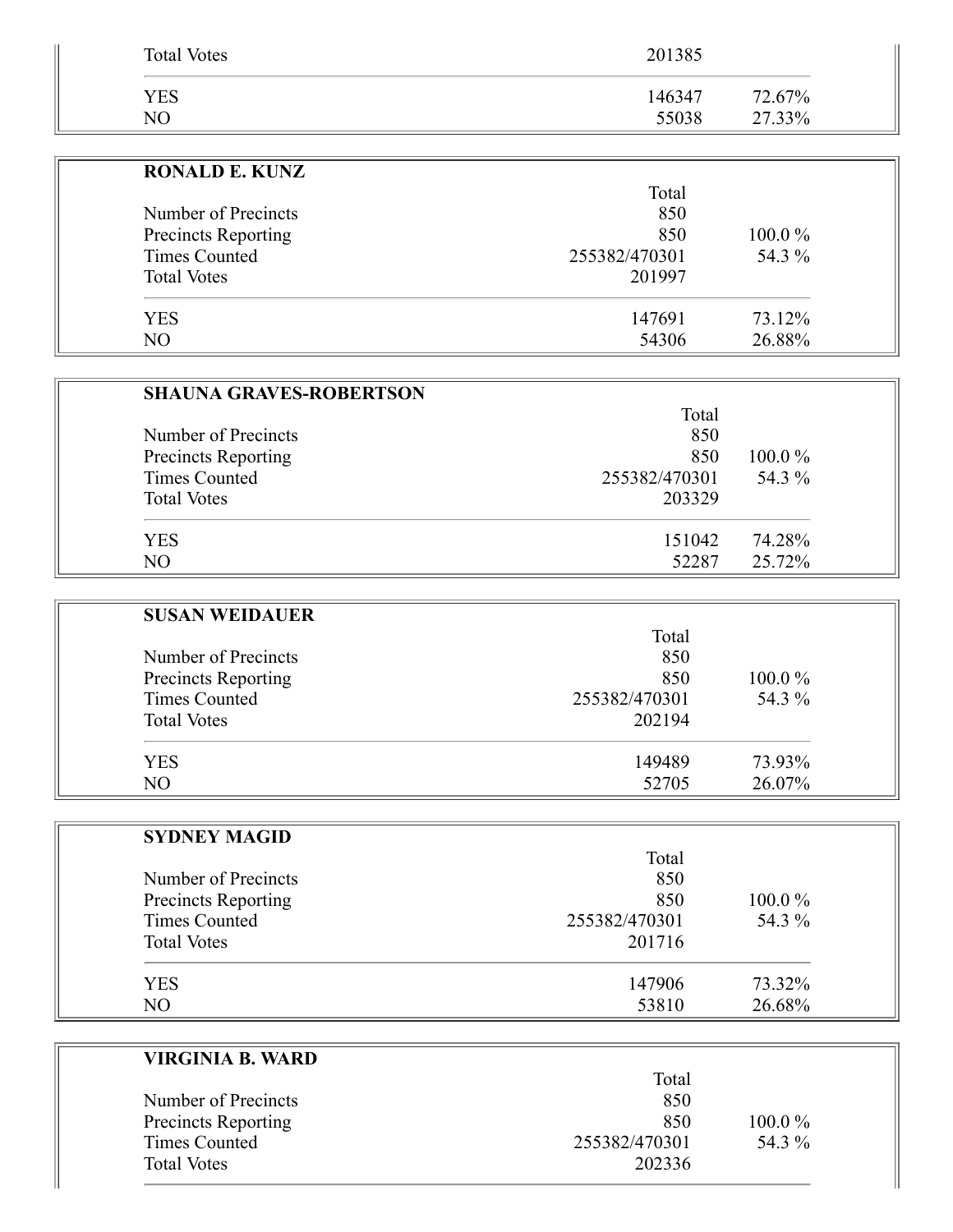| <b>YES</b>                 | 151361        | 74.81%    |
|----------------------------|---------------|-----------|
| NO                         | 50975         | 25.19%    |
|                            |               |           |
| <b>W. PAUL THOMPSON</b>    |               |           |
|                            | Total         |           |
| Number of Precincts        | 850           |           |
| <b>Precincts Reporting</b> | 850           | $100.0\%$ |
| Times Counted              | 255382/470301 | 54.3 %    |
| <b>Total Votes</b>         | 200521        |           |
| <b>YES</b>                 | 148408        | 74.01%    |
| N <sub>O</sub>             | 52113         | 25.99%    |

| <b>CONSTITUTIONAL AMENDMENT A</b> |               |           |
|-----------------------------------|---------------|-----------|
|                                   | Total         |           |
| Number of Precincts               | 850           |           |
| <b>Precincts Reporting</b>        | 850           | $100.0\%$ |
| Times Counted                     | 255382/470301 | 54.3 %    |
| <b>Total Votes</b>                | 234760        |           |
| <b>FOR</b>                        | 132016        | 56.23%    |
| <b>AGAINST</b>                    | 102744        | 43.77%    |

| <b>CONSTITUTIONAL AMENDMENT B</b> |               |           |
|-----------------------------------|---------------|-----------|
|                                   | Total         |           |
| Number of Precincts               | 850           |           |
| Precincts Reporting               | 850           | $100.0\%$ |
| Times Counted                     | 255382/470301 | 54.3 %    |
| <b>Total Votes</b>                | 240215        |           |
| <b>FOR</b>                        | 201711        | 83.97%    |
| <b>AGAINST</b>                    | 38504         | $16.03\%$ |

| <b>CONSTITUTIONAL AMENDMENT C</b> |               |           |
|-----------------------------------|---------------|-----------|
|                                   | Total         |           |
| Number of Precincts               | 850           |           |
| Precincts Reporting               | 850           | $100.0\%$ |
| <b>Times Counted</b>              | 255382/470301 | 54.3 %    |
| <b>Total Votes</b>                | 236980        |           |
| <b>FOR</b>                        | 132862        | 56.06%    |
| <b>AGAINST</b>                    | 104118        | 43.94%    |

| <b>CONSTITUTIONAL AMENDMENT D</b> |               |           |
|-----------------------------------|---------------|-----------|
|                                   | Total         |           |
| Number of Precincts               | 850           |           |
| <b>Precincts Reporting</b>        | 850           | $100.0\%$ |
| <b>Times Counted</b>              | 255382/470301 | 54.3 %    |
| <b>Total Votes</b>                | 238327        |           |
| FOR                               | 168042        | 70.51%    |